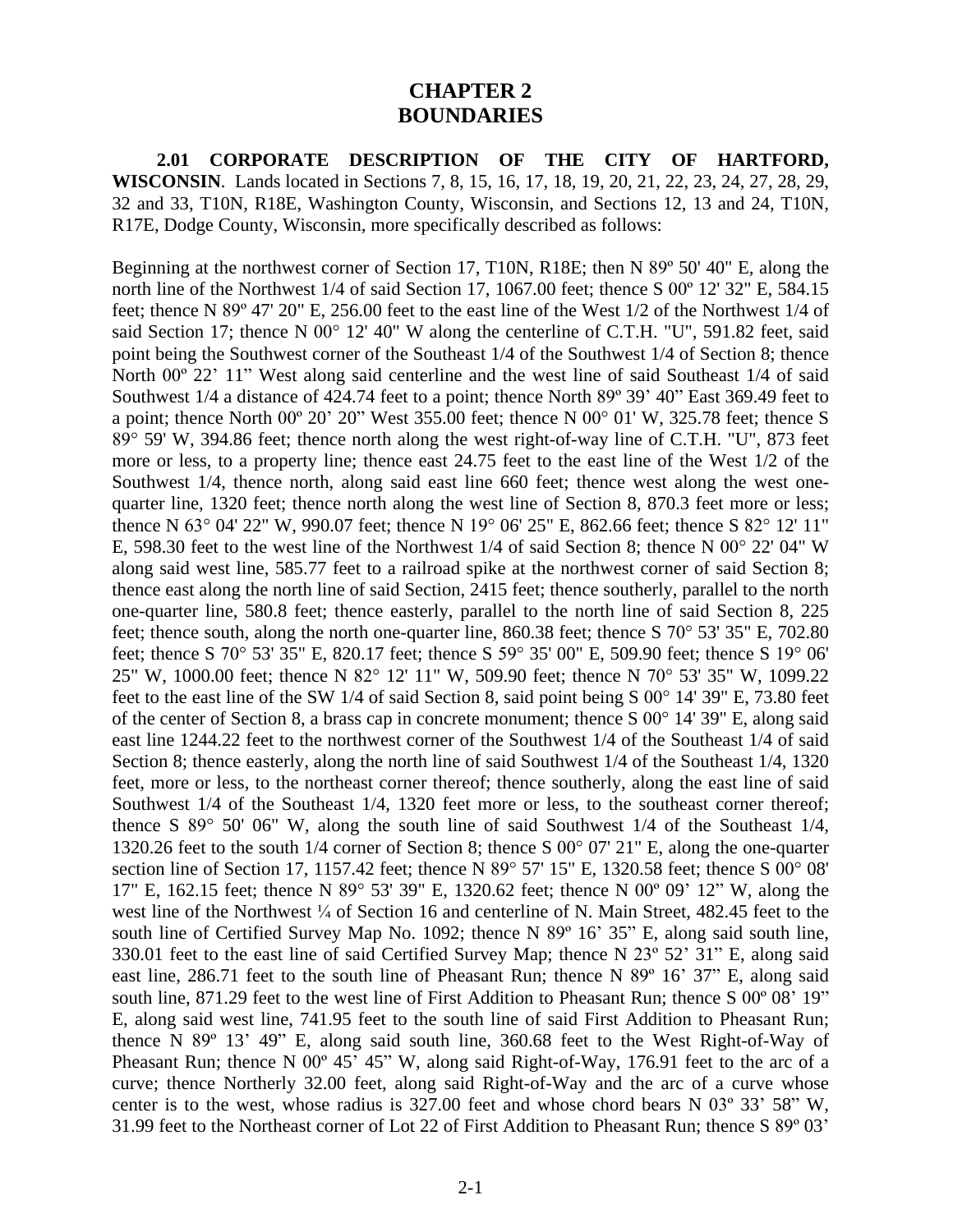46" E, 66.45 feet to the Northwest corner of Lot 21 of First Addition to Pheasant Run and the East Right-of-Way of Pheasant Run and the arc of a curve; thence Southerly 30.01 feet, along said Right-of-Way and the arc of a curve whose center is to the West, whose radius is 393.00 feet and whose chord bears S 02º 57' 00" E, 30.00 feet; thence S 00º 45' 45" E, along said Right-of-Way, 176.91 feet to the south line of said First Addition to Pheasant Run; thence N 89º 13' 49" E, along said south line, 891.19 feet to the east line of the Northwest 1/4 of Section 16; thence N 89º 14' 55" E, 1317.33 feet along the north line of the Southwest 1/4 of the Northeast 1/4 of Section 16 to the northeast corner of Parcel "A" of Certified Survey Map No. 1678 being also the east line of said Southwest 1/4 of the Northeast 1/4; thence S 00º 08' 55" E, 1254.83 feet along the east line of Parcel "A" of Certified Survey Map No. 1678 and the west line of Parcel "B" of Certified Survey Map No. 1678 and its southerly extension thereof being also the east line of said Southwest 1/4 of the Northeast 1/4; thence S 89º 13' 19" W, 66.00 feet; thence N 00º 08' 55" W, 649.03 feet; thence S 89º 13' 19" W, 1030.92 feet; thence S 57º 07' 45" W, 262.35 feet to the west line of said Southwest 1/4 of the Northeast 1/4 and the east line of Borlen Farms; thence S 00º 07' 26" E, along said east line, 575.65 feet to the Southeast corner of the Northwest 1/4 of Section 16; thence S 89º 10' 43" W, along the south line of said Northwest 1/4, 1317.85 feet; thence S 00° 08' 51" E, 1152 feet; thence S 89° 16' 42" W, 1026.56 feet; thence North 00° 10' 48" W, 390.00 feet; thence S 89° 16' 42" W, 290.00 feet to the centerline of N. Main Street and the west line of the Southwest 1/4 of Section 16; thence S  $00^{\circ}$  10' 48" E, along said west line 555.45 feet to the north line of the Southwest 1/4 of the Southwest 1/4 of said Section 16; thence along said north line, N 89° 16' 43" E, 1316.61 feet to the west line of said Northeast 1/4 of the Southwest 1/4; thence continue N 89° 16' 43" E along the north line of the Southeast 1/4 of the Southwest 1/4 of said Section 16, 389 feet more or less to the centerline of a stream; thence S 58º 30' E, more or less along said stream centerline, 1089 feet more or less to the East line of said Southeast 1/4 of the Southwest 1/4; thence, along said east line, S 00° 06' 53" E, 738.00 feet, more or less to the South 1/4 corner of said Section 16; thence S 00° 20' 52" E, along the west line of the Northeast 1/4 of Section 21, 228.74 feet; thence N 89° 26' 15" E, 300.00 feet; thence S 00° 20' 52" E, 429.00 feet; thence S 89° 26' 15" W, 300.00 feet to the west line of the Northeast 1/4 of Section 21; thence S 00° 20' 52" E, along said west line, 446.01 feet; thence east 553.00 feet; thence N 00° 10' 05" W, 10.00 feet; thence N 89° 32' 11" E, 593.64 feet to the westerly right-of-way line of Union Street; thence northeasterly along said westerly right-of-way line of Union Street and S.T.H. "83" and the arc of a curve to the left, N 22º E, 325 feet more or less, said curve having a radius of 528 feet more or less; thence S 86° 30' 24" E, 12.00 feet; thence along the arc of a curve, 24.66 feet (chord bearing N 02° 11' 18" E, chord 24.59'); thence N 00° 53' 00" E, 295.90 feet; thence N  $89^{\circ}$  07' 00" W, 12.00 feet; thence N 00 $^{\circ}$  53' 00" E, 130.43 feet to the point of terminus of the west right-of-way; thence N 89° 10' 30" E, 45.02 feet; thence N 89° 10' 30" E, 1315.19 feet to the east line of Section 21; thence N 00° 29' 50" W, along the east line of Section 21, 330.82 feet to the northwest corner of Section 22, thence N 89<sup>°</sup> 10' 07" E, 1319.81 feet; thence along the west line of the Southeast 1/4 of the Southwest 1/4 of Section 15, N 00° 10' 26" E, 247.14 feet to the beginning of a meander line, lying S 00° 10' 26" W, 33 feet, more or less, from the Rubicon River; thence along said meander line the following courses:

- 1. N 88° 30' 00" E, 285.00 feet to an angle point in said meander line, lying Southeasterly, 23 feet, more or less, from said Rubicon River;
- 2. N 61° 00' 00" E, 300.00 feet to an angle point in said meander line, lying Southeasterly, 23 feet, more or less, from said Rubicon River;
- 3. N 29° 30' 00" E, 220.00 feet to an angle point in said meander line, lying Southerly, 23 feet, more or less, from said Rubicon River;
- 4. S 49° 30' 00" E, 210.00 feet to an angle point in said meander line, lying Southerly, 23 feet, more or less, from said Rubicon River;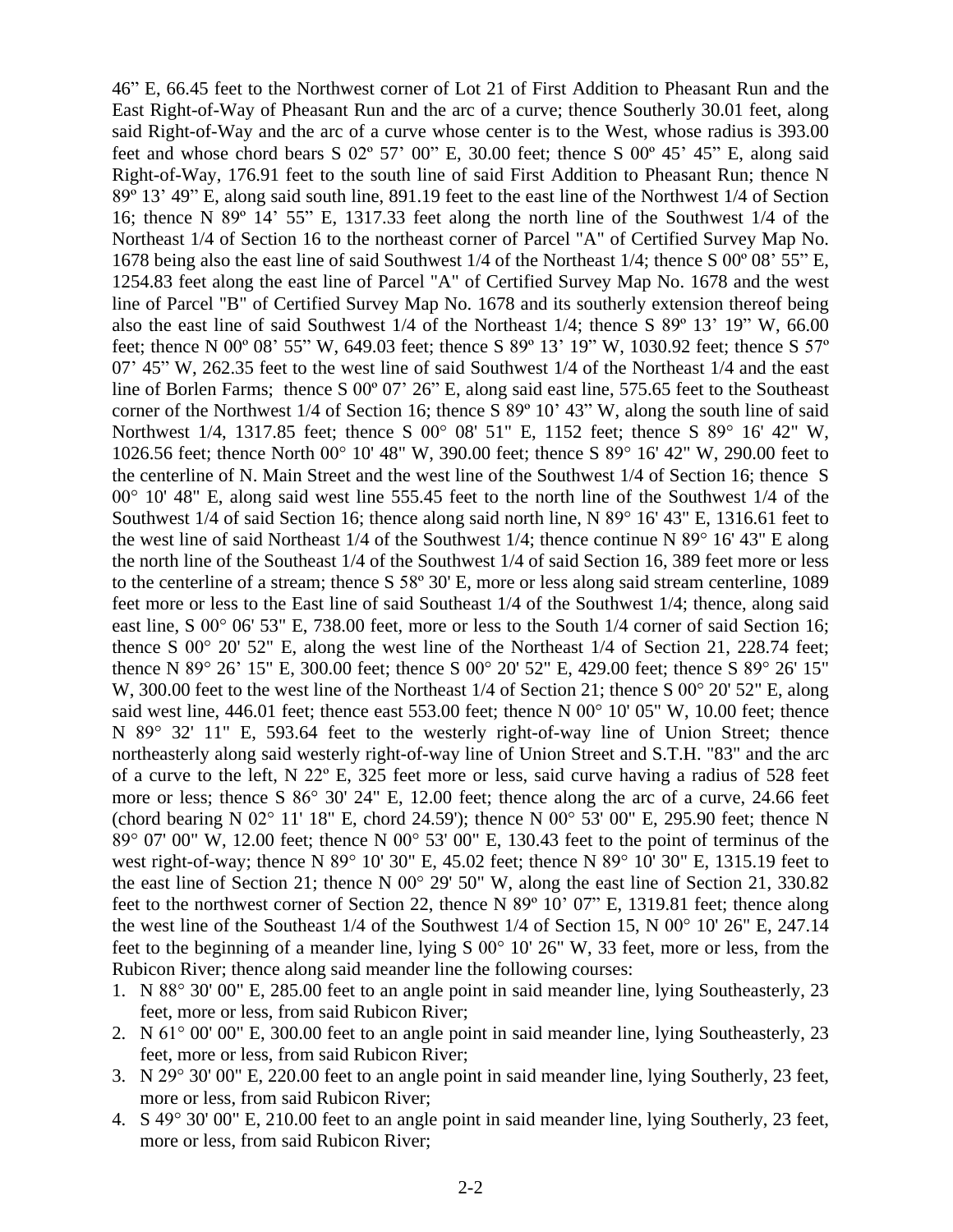- 5. N 79° 00' 00" E, 325.00 feet to an angle point in said meander line, lying Southwesterly, 23 feet, more or less, from said Rubicon River;
- 6. S 06° 00' 00" E, 240.00 feet to an angle point in said meander line, lying Southwesterly, 22 feet, more or less, from said Rubicon River;
- 7. S 49º 09' 52" E, 211.56 feet to its intersection with the North-South ¼ line of said Section 15 and an angle point in said meander line, lying Southwesterly, 28 feet more or less, from said Rubicon River;

thence N 00º 16' 10" E, 1198.82 feet, along said west line; thence N 88º 51' 11" E, 950.53 feet, along the north line of Southwest 1/4 of the Southeast 1/4 of Section 15, (recorded as N 88º 51' 18" E); thence S 01º 52' 07" E, 523.02 feet, along the west line of Certified Survey Map 2008, recorded in Washington County Registry on Sept 29, 1978, recorded in Volume 10, Pages 225- 226, Document No. 409224, (recorded as N 01º 54' 11" W and S 01º 52' 00" E, 523.24 feet); thence S 64º 51' 16" W, 157.07 feet, along the centerline of Hilldale Drive, (recorded as 156.75 feet); thence southwesterly on the arc of a curve in a counterclockwise direction 324.27 feet, chord of S 38º 08' 46" W, 312.65 feet, radius of 347.82 feet, a delta of 53º 25' 00", along said centerline; thence S 11º 26' 16" W, 136.33 feet, along said centerline; thence, along the thread of the Rubicon River N 67° 22' 13" E, 14.47 feet, more or less, to its intersection with the centerline of Hilldale Drive; thence along said centerline the following courses:

- 1. S 11° 26' 16" W, 12.86 feet to the beginning of a tangent curve;
- 2. Said curve being concave Westerly, having a radius of 374.63 feet and a chord which bears S 28° 21' 46" W, 218.12 feet; Southerly 221.33 feet along the arc of said curve through a central angle of 33° 51' 00";
- 3. Thence S 45° 17' 16" W, 224.09 feet;

thence continue along said centerline S 48° 47' 16" W, 281.40 feet to the beginning of a tangent curve, concave Easterly, having a radius of 381.65 feet and a chord which bears S 27° 52' 42" W, 272.42 feet; thence continuing along said centerline, Southwesterly, 278.56 feet along the arc of said curve through a central angle of 41° 49' 08" to the east line of the Northwest 1/4 of Section 22; thence along said centerline and east line, S  $00^{\circ}$  28' 44" E., 306.97 feet to the Northerly right-of-way line of the Wisconsin & Southern Railroad; thence N 73° 19' 39" E. along said Northerly Railroad right-of-way, 41.65 feet to the east line of Hilldale Drive; thence S 00° 28' 09" E, along said east line 68.69 feet to the Southerly right-of-way line of Wisconsin and Southern Railroad; thence, along said Southerly right-of-way line, N 73º 25' 34" E, 475.56 feet; thence S 28º 55' 11" E, 1535.19 feet; thence N 65° 17' 09" E, parallel with S.T.H. "60", 335.51 (345) feet to the east line of lands described in Volume 695, Page 202; thence S 20° 34' 40" E, along said east line and the extension thereof, and the east line of lands described in Volume 603, Page 291, 141.35 feet to the northerly right-of-way line of S.T.H. "60"; thence along said northerly right-of-way, N 65° 20' 08" E, 308.97 feet; thence continuing along said northerly right-of-way, S 24° 34' 52" E, 10.00 feet; thence continuing along said northerly right-of-way, N 65° 20' 08" E, 41.40 feet; thence along the Northerly right-of-way of S.T.H. "60" and the Southerly line of lands described in Volume 1256, Page 577 of Deeds, N 65° 26' 00" E, 92.83 feet; thence along a southeasterly line of said lands and a northwesterly line of said right-of-way, N 11° 26' 44" E, 82.66 feet to a point on the westerly right-of-way of Wayside Drive; thence along the easterly line of said lands and along said westerly right-ofway, N 19 $\degree$  14' 00" W, 45.55 feet; thence N 70 $\degree$  46' 00" E, 66.00 feet to a point on the Easterly right-of-way of said Wayside Drive, being also the Northwesterly corner of lands described in Volume 1014, Page 573 of Deeds; thence N 19º 14' 00" W, 150.00 feet; thence N 70º 46' 00" E, 270.00 feet; S 19º 14' 00" E, 265.00 feet to the Northerly right-of-way of S.T.H. "60"; thence S 70º 46' 00" W, along said R.O.W. line, 100.00 feet; thence S 80º 46' 30" W, along said R.O.W. line, 172.63 feet; thence S 19° 14' 00" E, 122.83 feet to a point on the Southerly rightof-way of State Trunk Highway (S.T.H.) "60", the beginning of a non-tangent curve, concave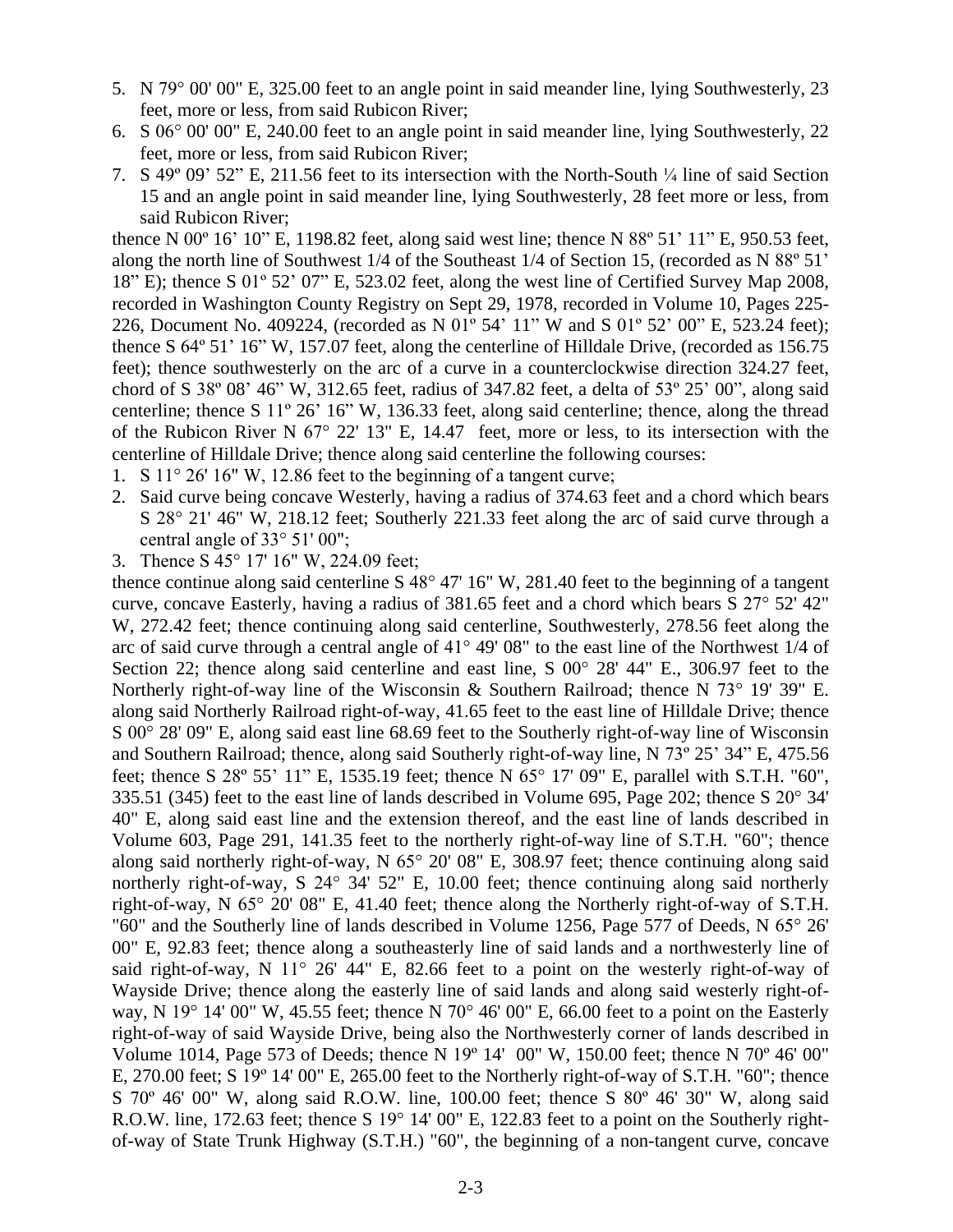Southerly, having a radius of 3759.72 feet and a chord which bears S 68° 12' 17" W, 84.94 feet; thence Westerly 84.94 feet along said curve and Southerly right-of-way through a central angle of 01° 17' 40" to the Northeast corner of lands described in Volume 1057, Page 23 of Deeds; thence along the east line of said lands, S 19° 14' 00" E, 161.97 feet to an angle point in the existing corporate boundary of the City of Hartford; thence S 19° 17' 22" E, 219.68 feet; thence N 70° 42' 38" E, 425.05 feet; thence N 19° 07' 09" W, 198.87 feet; thence N 70° 28' 50" E, 360.59 feet; thence N 70° 46' 00" E along the north line of Lot 34 of Lake View Acres First Addition, 22.01 feet; thence N 19º 30' 00" W, 190.00 feet to the south right-of-way line of S.T.H. "60"; thence S 70° 49' 22" W, 311.69 feet; thence N 19° 10' 38" W, 535.00 feet; thence S 70° 49' 22" W, 208.60 feet; thence N 05° 28' 38" W, 266.11 feet; thence S 62° 56' 22" W, 150.65 feet; thence 104.72 feet along the arc of a curve, radius of 75.00 feet, delta of 80° 00' 09" and a chord bearing of N 56° 25' 35" W, 96.42 feet; thence southwesterly, along the southerly line of Lot 1 of CSM No. 1653 and the arc of a curve to the left, 174.64 feet, having a radius of 75.00 feet, a central angle of 133º 25' 00", and a chord which bears S 16º 34' 15" W, 137.78 feet; thence Southerly, along the Easterly line of Certified Survey Map No. 1226 and the arc of a curve to the left, 121.81 feet, having a radius of 210.00 feet, a central angle of 33º 14' 04" and a chord which bears S 02º 40' 48" E, 120.11 feet; thence S 19º 14' 00" E, along the Westerly line of Wayside Drive, 272.50 feet; thence S 70° 46' 00" W, along the northerly line of Wayside Drive, 134.61 feet; thence N 21º 15' 00" W, along the easterly line of Wayside Drive, 160.43 feet; thence northwesterly continuing along the easterly line of Wayside Drive and the arc of a curve to the left, 94.61 feet, having a radius of 201.93 feet and a chord which bears N 34º 40' 23" W, 93.75 feet; thence continue Northwesterly, along the easterly line of Wayside Drive and the arc of a chord to the left, 98.79 feet, having a radius of 201.93 feet and a chord which bears N 62º 04' 39" W, 97.80 feet; thence continue northwesterly, along the easterly line of Wayside Drive and the arc of a curve to the right, 71.50 feet, having a radius of 84.66 feet, a central angle of 48º 23' 38" and a chord which bears N 51º 59' 34" W, 84.66 feet; thence S 62º 19' 22" W, 60.00 feet to the West right-of-way line of Wayside Drive; thence southeasterly, along the west line of Wayside Drive and the arc of a curve to the left, the chord which bears S 49º 56' 17" E, 109.26 feet; thence S 57º 39' 59" W, 124.00 feet; thence S 65º 05' 05" W, 100.00 feet; thence N 21º 12' 55" W, 165.00; thence N 21° 11' 38" W, 30.54 feet, thence N 27° 40' 38" W, 553.80 feet; thence N 10° 39' 22" E, 429.43 feet; thence N 73° 25' 22" E, 1547.91 feet to the east line of the Northeast 1/4 of Section 22; thence S 00° 14' 38" E, along said East 1/4 line, 1286.15 feet; thence N 89° 45' 21" E, 115.50 feet; thence S 00° 14' 38" E, 34.45 feet; thence N 89° 42' E 95.00 feet; thence N 00° 18' W 34.45 feet; thence N 89° 42' E 150.00 feet; thence S 00° 18' E 190.75 feet to a point on the northerly right-of-way line of State Trunk Highway 60; thence S  $19^{\circ}$  30' 00" E, 120 feet; thence S  $19^{\circ}$  44' 38" E along the southeasterly line of lands described in Doc. # 1228714, 190.00 feet to the north line of Lake View Acres First Addition; thence N  $70^{\circ}$  28' 46" E, along the northerly line of Lake View Acres First Addition, 416.00 feet to the Easterly right-of-way line of Teri Lane; thence, along said right-of-way line the following courses; thence S 19° 14' 00" E, 75.00 feet to the north line of Lot 2 of Lake View Acres Subdivision; thence along said north line S 87° 52' 40" E, 190.00 feet to the easterly line of Lake View Acres Subdivision; thence along the east line of Lot 1 of Lake View Acres and its Northerly extension, N 03° 46'52" E, 233.05 feet; thence N 06° 10' 27" E, 10.46 feet; thence S 85° 42' 54" W, 100.00 feet; thence N 06° 10' 27" E, 66.21 feet to a point on the Southerly right-of-way of State Trunk Highway 60, the beginning of a non-tangent curve, concave Southerly, having a radius of 2206.83 and a chord which bears N 75° 09' 40" E, 204.35 feet; thence along said Southerly right-of-way the following courses:

- 1. Easterly along said curve, 204.43 feet, through a central angle of 05° 18' 27";
- 2. S 12° 11' 05" E, 20.00 feet to the beginning of a non-tangent curve, concave Southerly, having a radius of 2186.83 feet and a chord which bears N 79° 35' 50" E, 136.01 feet;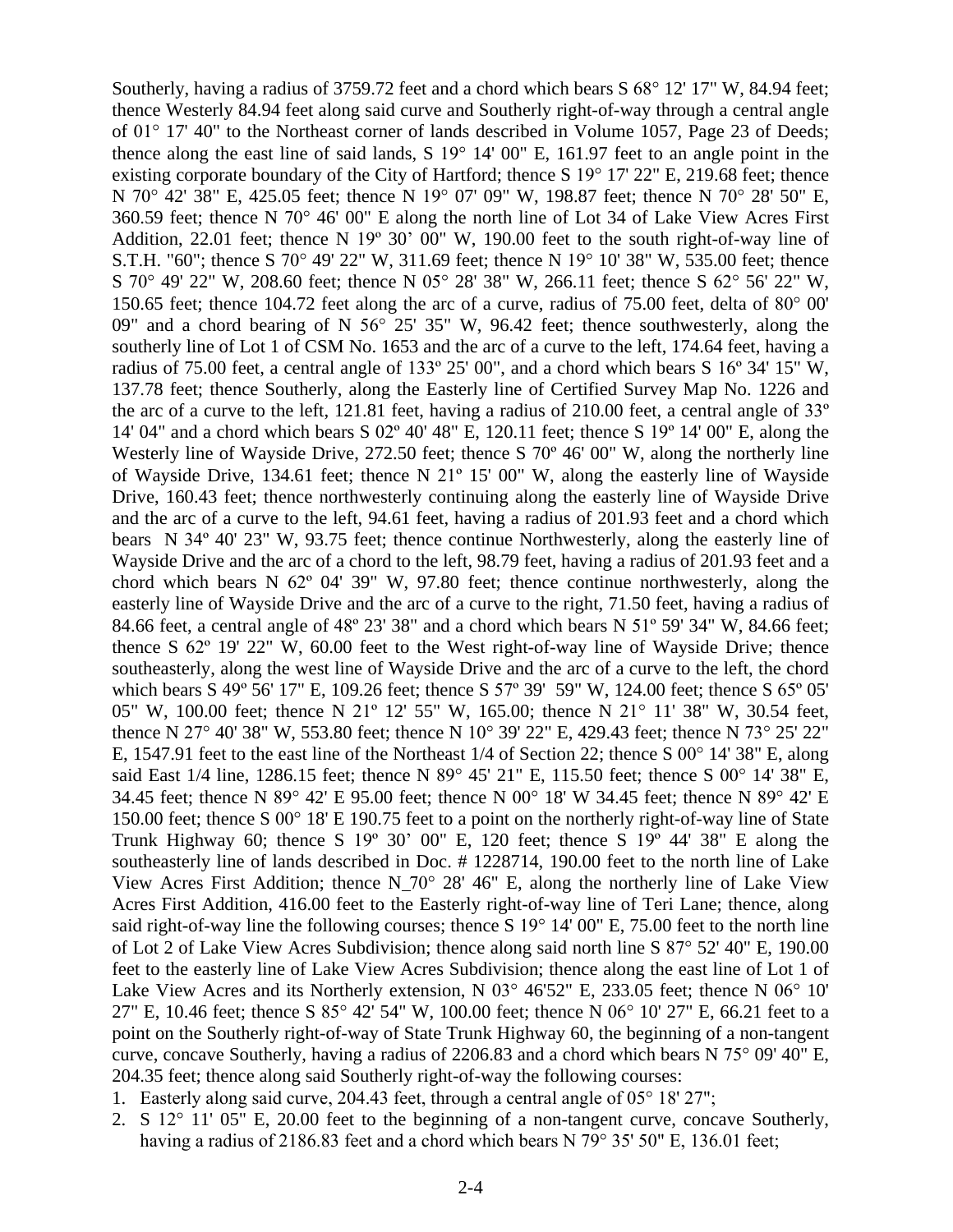- 3. Easterly along said curve, 136.03 feet, through a central angle of 03° 33' 51";
- 4. N 00° 46' 30" W, 45.41 feet to the beginning of a on-tangent curve, concave Southerly, having a radius of 2231.83 feet and a chord which bears S 88° 51' 49" E, 744.25 feet;
- 5. Easterly along said curve, 747.75 feet, through a central angle of 19° 11' 47" to its point of tangency;
- 6. S 78° 27' 29" E, 330.25 feet;
- 7. S 79º 15' 56" E, 868.45 feet to a point on the northerly extension of the west line of lands described in Volume 1796 of Deeds in the Washington County Registry on Page 608;

thence S 00º 07' 38" W, 325.42 feet along said northerly extension and west line to a point on the centerline of Franklin Drive; thence N 53º 37' 22" W, 179.65 feet along said centerline; thence S 74º 33' 36" W, 25.60 feet; thence S 27° 44' 42" E, 221.10 feet; thence S 55° 49' 42" E, 205.00 feet; thence N 68° 28' 18" E, 185.30 feet; thence along the Southerly right-of-way of Franklin Drive, N 66° 50' 13" E, 379.89 feet; thence along the Southerly right-of-way of State Trunk Highway 60, N 69° 21' 36" E, 67.42 feet; thence N 01° 49' 43" E, 307.76 feet to a point on the Northerly right-of-way of State Trunk Highway 60; thence N 00° 50' 09" E, 400.00 feet; thence N 89° 09' 51" W, 13.87 feet; thence, along the west line of the Northeast 1/4 of the Northeast 1/4 of Section 23, N 00° 08' 40" E, 639.49 feet; thence S 89° 51' 20" E, 528.32 feet; thence South 89 $^{\circ}$  51' 20" East, 390.94 feet to a point; thence South 00 $^{\circ}$  16' 05" West, 148.58 feet to a point on the north line of Certified Survey Map No. 3388; thence South 89° 43' 55" E, along said north line 364.80 feet, to a point on the west line of Kettle Moraine Drive; thence N 00° 16' 05" E, along said west line 702.34 feet, to a point on the north line of the Northeast 1/4 of Section 23; thence N 89° 27' 59" E, along said north line 33.00 feet to a point, being the Northwest corner of the Northwest 1/4 of Section 24; thence North 87° 58' 00" E, along the north line of said Northwest 1/4 Section, 2655.41 feet to the Northeast corner of the Northwest 1/4 of Section 24; thence N 87º 37' 02" E, along the north line of the Northeast 1/4 of said Section 24, 1325.73 feet; thence S 00° 03' 55" W, along the west line of the Northeast 1/4 of the Northeast 1/4 of said Section 24, 1314.13 feet; thence N 87º 46' 54" E, along the south line of the Northeast 1/4 of the Northeast 1/4 of said Section 24, 1296.94 feet; thence S 00º 07' 32" E, along the westerly right-of-way of CTH CC, 1316.56 feet; thence S 00º 07' 52" E, along said westerly right-of-way 1651.90 feet; thence S 87º 53' 24" W, 1977.57 feet; thence S 00º 24' 06" E, 330.00 feet; thence S 87º 53' 24" W, 674.86 feet; thence N 00º 24' 06" W, along the westerly right-of-way of Powder Hill Road, 36.30 feet; thence continuing along said westerly right-of-way and the arc of a curve 77.96 feet in a clockwise direction, with a central angle of 05º 24' 56", a radius of 824.75 feet and a chord bearing of N 02º 18' 22" E, 77.93 feet; thence continuing along said westerly right-of-way, N 05º 00' 50" E, 242.99 feet; thence continuing along said westerly right-of-way and the arc of a curve 156.05 feet in a counter-clockwise direction, with a central angle of 11<sup>°</sup> 31' 58", a radius of 775.25 feet and a chord bearing of N 00º 45' 09" W, 155.78 feet; thence continuing along said westerly right-of-way, N 06º 31' 08" W, 196.74 feet; thence continuing along said westerly right-of-way and the arc of a curve 88.05 feet in a clockwise direction, with a central angle of 06º 07' 02", a radius of 824.75 feet and a chord bearing of N 03º 27' 37" W, 88.01 feet; thence continuing along said westerly right-ofway N 00º 24' 06" W, 1188.62 feet; thence continuing along said westerly right-of-way N 00º 15' 26" E, 1842.80 feet; thence N 89º 45' 13" W, 56.53 feet; thence along the westerly right-ofway of Powder Hill Road and the arc of a curve 472.98 feet in a counter-clockwise direction, with a central angle of  $26^{\circ}$  47' 45", a radius of 1011.35 feet and a chord bearing of N 13 $^{\circ}$  09' 06" W, 468.69 feet; thence N 81º 29' 17" W, 146.04 feet to a point on the south line of S.T.H. "60"; thence southwesterly 175.86 feet along said south line and the Arc of a Curve whose center lies to the southeast, whose radius is 1537.02 feet and whose chord bears South 47° 12' 29" W 175.77 feet to a point; thence S 43° 55' 49" W, along said south line, 296.13 feet to a point; thence southwesterly 458.50 feet along said south line and the Arc of a Curve whose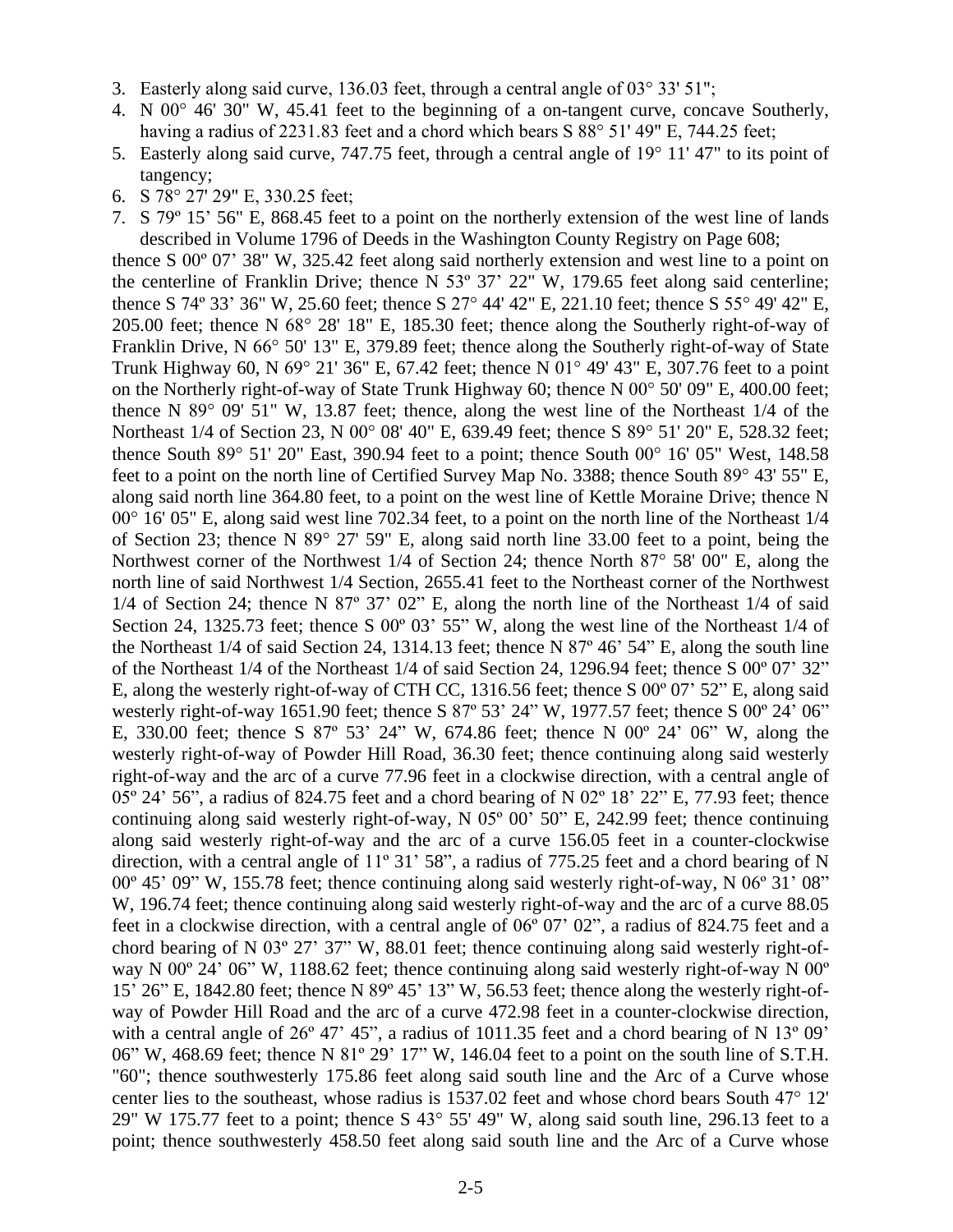center lies to the northwest, whose radius is 1737.05 feet and whose chord bears S 51° 29' 31" W, 457.17 feet to a point; thence N 30° 56' 47" W, 200.00 feet to a point on the north line of S.T.H. "60"; thence northeasterly 4.77 feet along said north line and the Arc of a Curve whose center lies to the northwest, whose radius is 1537.05 feet and whose chord bears N 58° 57' 53" E, 4.77 feet to a point; thence N 42° 29' 02" W, 29.19 feet to a point; thence S 87° 26' 58" W, 495.82 feet to a point; thence S 00° 26' 58" W, 267.54 feet to a point on the north line of S.T.H. "60"; thence S 68° 48' 53" W, along said north line, 64.55 feet to a point; thence N 00° 26' 58" E, 216.14 feet to a point; thence S 69° 02' 58" W, 220.61 feet to a point; thence S 00° 26' 58" W, 346.21 feet to a point on the south line of S.T.H. "60"; thence S 68° 48' 53" W, along said south line, 668.11 feet to a point; thence S 34° 35′ 58″ W, 223.68 feet to a point; thence N 55° 11' 10" W, 153.98 feet to a point on the south line of S.T.H. "60"; thence S 69° 21' 35" W, along said south line, 326.17 feet to a point; thence southwesterly, 373.40 feet along said south line and the Arc of a Curve whose center lies to the northwest, whose radius is 1969.86 feet and whose chord bears S 74° 47' 25" W, 372.85 feet; thence S 00° 37' 55" W, 932.40 feet to a point on the south line of the Northeast 1/4 of Section 23; thence along said south line, N 89° 22' 05" W, 1828.38 feet to the center of said Section 23; thence along the south line of the Northwest 1/4 of said Section 23, S 88° 47' 53" W, 1817.97 feet; thence along the southerly line of Lake View Acres Subdivision and said East-West 1/4 line, S 88° 47' 53" W, 808.50 feet to the East 1/4 corner of Section 22; thence along the East-West 1/4 line of said Section 22, S 88° 50' 38" W, 846.02 feet; thence S 88° 50' 40" W, along said East-West 1/4 line, 452.25 feet to the east line of High Road; thence S 00° 21' 53" E, along said east line, 24.75 feet; thence S 88° 50' 40" W, parallel with said East-West 1/4 line and along the southerly right-of-way and the extension thereof of S.T.H. "60", 1223.22 feet; thence 85.35 feet along the arc of a curve to the left and along said right-of-way, having a radius of 3889.72 feet and being subtended by a 85.35 foot chord bearing S 81° 08' 30" W, to a point being 40 feet east of the northeast corner of lands described in Volume 681, Page 772; thence S 00° 20' 04" E, parallel with the east line of lands described in Volume 681, Page 772, 393.85 feet; thence S 88° 51' 18" W, along the south line of said lands and the extension thereof, 433.69 feet to the southwest corner of lands described in Volume 681, Page 772; thence N 01° 06' 03" W, along the west line of said lands, 105.29 feet to the southeast corner of lands described in Volume 305, Page 6; thence S 88° 49' 39" W, along the south line of lands described in Volume 305, Page 6, 243.45 feet to the east line of lands described in Volume 306, Page 121; thence S 00° 22' 01" E, along said east line, 5.46 feet to the south line of lands described in Volume 306, Page 121; thence S 88° 49' 39" W, along said south line, 181.31 feet to the west line of said lands; thence N 00° 20' 03" W, along said west line, 70.00 feet to the south line of lands described in Volume 410, Page 584; thence S 88° 49' 39" W, along said south line and along the south line of lands described in Volume 701, Page 12 and Volume 355, Page 168, 198.73 feet; thence S 00° 22' 01" E, 399.56 feet; thence S 88° 49' 39" W, 60.00 feet; thence N 00° 22' 01" W, 90.00 feet; thence S 88° 49' 39" W, 236.99 feet, to the east line of the West 1/2 of the Southwest 1/4 of Section 22; thence S 00° 22' 01" E, along the said east line, a distance of 2068.42 feet, to the south line of the said Southwest 1/4 of Section 22; thence S 00° 21' 59" E, along the east line of the Northwest 1/4 of the Northwest 1/4 of Section 27, a distance of 436.26 feet; thence S 88° 59' 13" W, a distance of 215.52 feet; thence S 00° 21' 59" E, a distance of 177.48 feet, to the northeast corner of Block 4 of Simon's Pleasant Valley, a recorded subdivision, thence S 88° 56' 27" W, (recorded as S 89° 17' 45" W), along the north line of the said subdivision, a distance of 422.88 feet, to the northeast corner of Lot 3 of Block 3 of Simon's Pleasant Valley Addition No. 1, a recorded subdivision; thence S 00° 19' 08" E, (recorded as S 00° 02' 10" W), along the east line of the said Block 3, a distance of 150.00 feet, to the Southeast corner of the said Lot 3; thence S 88° 56' 27" W, (recorded as S 89° 17' 45" W), along the south line of the said Lot 3, a distance of 450.00 feet, to the east R.O.W. line of Simon Drive; thence S 00° 19' 08" E, (recorded as S 00° 02' 10" W), along the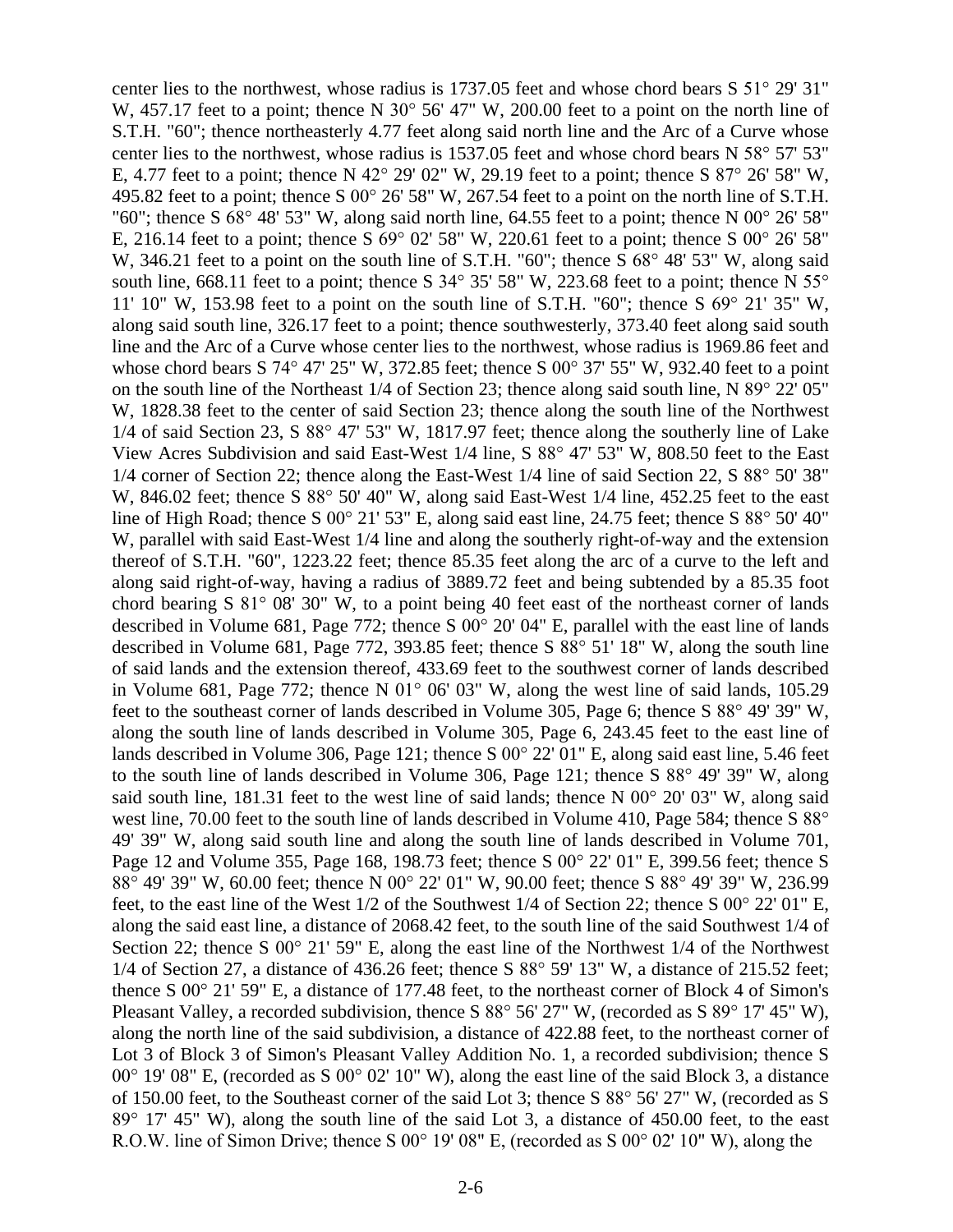said East R.O.W. line, a distance of 216.01 feet, to the Northwest corner of Lot 5 of Block 2 of the said Simon's Pleasant Valley; thence N 88° 56' 27" E, (recorded as N 89° 17' 45" E), along the north line of the said Lot 5, a distance of 150.00 feet, to the Northeast corner of the said Lot 5; thence S 00° 19' 08" E, (recorded as S 00° 02' 10" W), along the east line of the said Lot 5 of the said Block 2, a distance of 150.00 feet to the Southeast corner of said Lot 5; thence S 00° 19' 08" E, 150.00 feet to the North R.O.W. line of Monroe Avenue; thence S 88° 56' 27" W, (recorded as N 89° 17' 45" E), along the said North R.O.W. line, a distance of 230.01 feet, to the West R.O.W. line of Simon Drive; thence N 00° 19' 08" W, a distance of 150.00 feet, to the Southeast corner of Lot 2 of Block 1 of the said Simon's Pleasant Valley; thence S 88° 56' 33" W, (recorded as N 89° 17' 45" E), along the south line of the said Lot 2 of Block 1, a distance of 150.00 feet, to the Southwest corner of the said Lot 2 of Block 1; thence N 00° 19' 08" W, (recorded as S 00° 02' 10" W), along the west line of the said Simon's Pleasant Valley, and the west line of the Northwest 1/4 of Section 27, a distance of 1128.45 feet, to the Southwest corner of the Southwest 1/4 of Section 22; thence S 89º 20' 37" W, along the north line of the Northeast 1/4 of Section 28, 608.20 feet; thence S 09º 25' 00" E, along the east line of Lot 19 of Wyndridge Downs Subdivision, 183.26 feet to the Northerly right-of-way line of Hawthorn Lane; thence S09°25'00"E, 66.00 feet to a point on the southerly Right of Way Line of Hawthorn Lane; thence Southeasterly on and along the Arc of a curve 275.53 feet, whose Center is Southwesterly, whose Radius is 247.00 feet, whose Chord bears South 67°27'35"E, 261.46 feet to the Easterlymost corner of Lot 8 of said Subdivision; thence S61°16'20"W on and along the Southerly property line of said Lot 8, 291.70 feet; thence N21°03'51"W on and along the Westerly property line of said Lot 8, 296.91 feet to a point on the Northerly right-ofway line of Hawthorn Lane; thence continue along said Northerly R.O.W. line, 233.36 feet; thence Northwesterly, continuing along said Northerly R.O.W. line and the arc of a curve to the right, 204.03 feet, having a radius of 377.00 feet, a central angle of 31º 00' 29" and a chord which bears N 89° 48' 53.5" W, 201.55 feet; thence continuing Northwesterly along said Northerly R.O.W. line and the arc of a curve to the right, 109.40 feet, having a radius of 125.00 feet, a central angle of 50º 08' 43" and a chord which bears N 49º 14' 17.5" W, 105.94 feet; thence Northwesterly continuing along said Northerly R.O.W. line and the arc of a curve to the left, 89.21 feet, having a radius of 75.00 feet, a central angle of 68º 09' 05", and a chord which bears N 58º 14' 28.5" W, 84.04 feet; thence southwesterly, along said Hawthorn Lane R.O.W. line and the arc of a curve to the left, 87.75 feet, having a radius of 75.00 feet, a central angle of 67º 02' 10", and a chord which bears S 54º 09' 54" W, 82.83 feet; thence Southeasterly, continuing along said R.O.W. line and the arc of a curve to the left, 69.03 feet, having a radius of 75.00 feet, a central angle of 52º 44' 06" and a chord which bears S 05º 43' 14" E, 66.62 feet; thence Southeasterly continuing along said R.O.W. line and the arc of a curve to the left, 82.01 feet, having a radius of 75.00 feet, a central angle of 63º 39' 04" and a chord which bears S 63º 24' 49" E, 77.99 feet; thence Southeasterly, continuing along said R.O.W. line and the arc of a curve to the right, 50.11 feet, having a radius of 174.96 feet, a central angle of 16º 24' 38" and a chord which bears S 86º 32' 02" E, 49.94 feet; thence southeasterly, continuing along said R.O.W. line and the arc of a curve to the right, 31.07 feet, having a radius of 174.96 feet, a central angle of 10º 10' 32" and a chord which bears S 73º 14' 27" E, 31.03 feet; thence Southeasterly, continuing along said R.O.W. line and the arc of a curve to the left, 99.03 feet, having a radius of 443.00 feet, a central angle of 12<sup>o</sup> 48' 29" and a chord which bears S 74<sup>o</sup> 33' 25.5" E, 98.83 feet; thence S 05º 00' 03" W, along the west line of Lot 11 of Wyndridge Downs Subdivision, 373.61 feet; thence S  $85^{\circ}$  00' 00" E, along the south line of said Lot 11, 170.00 feet; thence N 01º 49' 07" W along the east line of said Lot 11, 385.12 feet to the Southerly right-of-way line of Hawthorn Lane; thence northeasterly along said R.O.W. line and the arc of a curve to the left, 63.33 feet, having a radius of 443.00 feet, a central angle of 8º 11' 27" and a chord which bears N 78º 46' 35.5" E, 63.27 feet; thence N 74º 40' 52" E, along said Southerly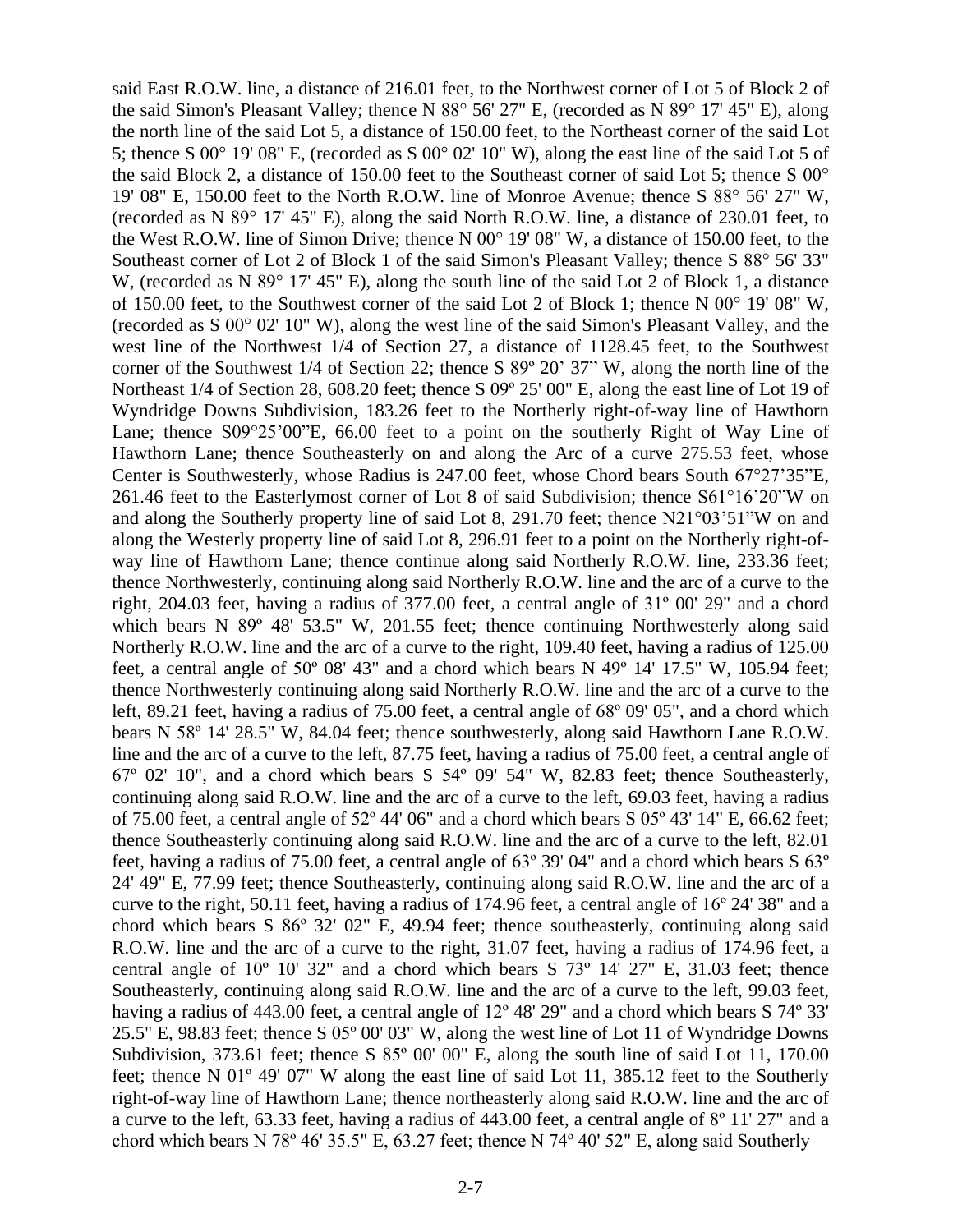R.O.W. line, 70.00 feet; thence S 15º 19' 08" E, along the east line of Lot 10 of said Wyndridge Downs Subdivision, 312.00 feet; thence S 51º 31' 31" W, along the southeasterly lot line of said Lot 10, 191.56 feet; thence S 39° 00' 00" E, 183.97 feet; thence S 06° 10' 00" E, 225.17 feet; thence S 88° 10' 00" E, 389.54 feet to the west right-of-way of Hawthorn Lane; thence S 05° 47' 56" W, along said right-of-way 161.79 feet to the north line of East Monroe Avenue; thence N 89° 22' 27" E, 100.00 feet to the east line of Hawthorn Lane; thence S 06° 22' 41" E along the east line of Hawthorn Lane and its extension thereof 65.15 feet to the south annexation line; thence N 89° 22' 27" E along said south annexation line 207.90 feet; thence N 89º 21' 56" E along the south annexation line 74.62 feet; thence S 00º 38' 04" E, 15.25 feet to the south annexation line; thence N 88º 58' 26" E along the south annexation line 161.34 feet; thence N 01<sup>°</sup> 01<sup>'</sup> 17" W, 15.25 feet to the south annexation line; thence N 88<sup>°</sup> 58' 37" E along the south annexation line of East Monroe Avenue, 518.67 feet; thence N 00º 02' 10" E along the West line, and its extension, of Lot 4, Block 2, Simon's Pleasant Valley, 214.76 feet to the Northwest corner of said Lot 4; thence N 00º 02' 10" E, along the west line of Lot 8, Block 2, of Simon's Pleasant Valley, 150.00 feet; thence N 89° 17' 45" E, along the north line of said Lot 8, 152.33 feet; thence S 00º 02' 10" W, along the east line of said Lot 8, 150.00 feet; thence N 89º 17' 45" E, along an extension of the south line of said Lot 8, 66.01 feet to a point on the East rightof-way of Valley View Road; thence S 00º 02' 10" W, along the East right-of-way of Valley View Road, 150.00 feet to a point on the North right-of-way of East Monroe Avenue; thence N 88° 58' 37" E, 204.97 feet to the Southeast corner of Lot 1, Block 4 of Simon's Pleasant Valley subdivision; thence N 00° 22' 08" W, 149.90 feet to a point along the East line of said Lot; thence N 89° 13' 00" E, 255 feet to a point on the East right-of-way line of County Trunk Highway "K"; thence N 00° 01' 15" E along the easterly line of CTH "K", 395.67 feet; thence N 01º 39' 24" W along said easterly line 400.20 feet to a point; thence S 89º 18' 37" E 1287.19 feet to the east line of Northwest 1/4 of Section 27; thence S 00º 24' 49" E along said east line 2226.68 feet to a point on the north line of CTH "K", and the south line of Certified Survey Map No. 4384; thence northwesterly 126.77 feet along aforesaid line, and the arc of a curve whose center lies to the South, whose radius is 931.45 feet, and whose chord bears N 86° 07' 53" W 126.67 feet to a point; thence S 89º 58' 11" W along aforesaid line 227.41 feet to a point; thence N 00º 01' 49" W 15.21 feet to a point; thence Northwesterly 308.37 feet along the north line of CTH "K" and the arc of a curve whose center lies to the North, whose radius is 889.93 feet and whose chord bears N 81º 11' 07" W 306.83 feet to a point; thence N 62º 06' 18" W along said northerly line 93.16 feet to a point; thence Northwesterly 276.44 feet along said Northerly line and the arc of a curve whose center lies to the Northeast, whose radius is 879.93 feet and whose chord bears N 56º 15' 30" W 275.30 feet to a point; thence N 61º 59' 37" W along said Northerly line 98.35 feet to a point; thence Northwesterly 521.22 feet along said Northerly line and the arc of a curve whose center lies to the Northeast, whose radius is 909.93 feet and whose chord bears N 24º 50' 53" W (N 25º 27' 33" W) 514.13 (518.57) feet to a point on the south line of Lot 1 of Certified Survey Map No. 2771; thence S 89° 16' 30" W, 1.03 feet to a point on the East right-of-way line of C.T.H. "K"; thence along a curve, following the right-of-way line of C.T.H. "K", radius 909.93 feet to a point which lies N 3° 49' 07" W, 121.20 feet from said P.C.; thence S 89° 16' 30" W, 5.00 feet; thence northerly along the East right-of-way line of C.T.H. "K", 57.5 feet to a point on the south line of the Northwest 1/4 of Section 27; thence along said south line, S 89º 21' 30" W, 240.00 feet; thence S 00° 21' 58" E, 1019.61 feet to the south line of the Northwest 1/4 of Section 27 and the Southwest corner of Certified Survey Map No. 928; thence N 89° 08' 34" E, 175.35 feet along said south line to the West right-of-way line of Hall Road; thence N 89° 03' 44" E, along the north line of the Southwest 1/4 of Section 27, 690.99 feet to the South right-of-way line of CTH "K"; thence along said right-of-way line and a curve to the left, 302.69 feet, said curve having a radius of 999.93 feet and a central angle of 17º 20' 40", said point lies S 82º 21' 19" E, 301.54 feet from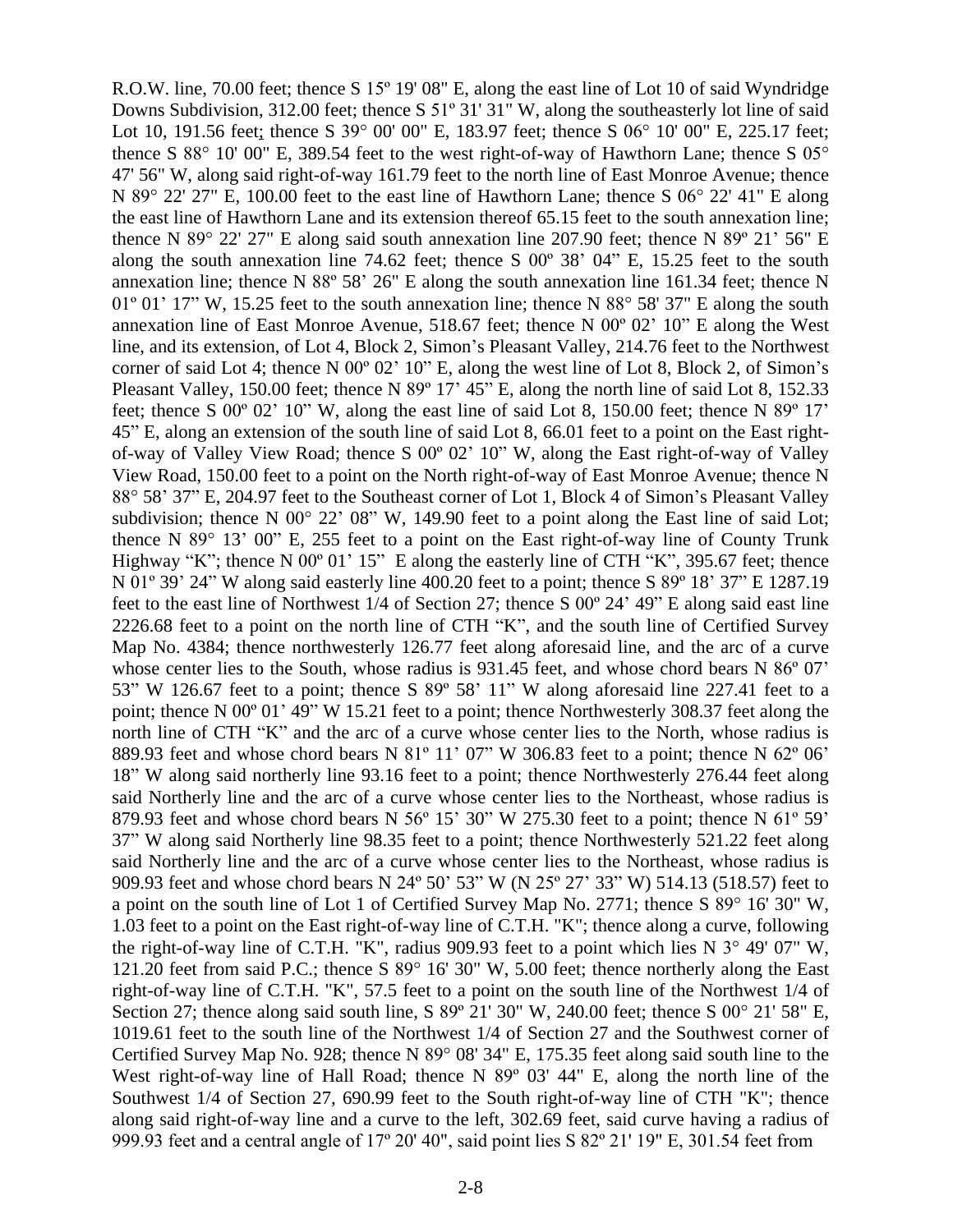the last described point; thence along said right-of-way line, N 88º 56' 00" E, 31.00 feet; thence along said right-of-way line, N 88º 35' 21" E, 41.65 feet; thence along said right-of-way line S 85º 31' 46" E, 159.59 feet; thence along said South right-of-way line and a curve to the right 122.47 feet, said curve having a radius of 821.47 feet and a central angle of 08º 32' 30", said point lies S 86º 05' 22" E, 122.35 feet from the last described point, to the East line of the Northeast 1/4 of the Southwest 1/4 of Section 27; thence S 00º 26' 14" E, along said east line, 1248.54 feet to the south line of the North  $1/2$  of the Southwest  $1/4$  of Section 27; thence S 89<sup>o</sup> 06' 31" W, along said south line, 2638.70 feet to the west line of the Southwest 1/4 of Section 27; thence S 00º 29' 57" E, along the east line of the Southeast 1/4 of Section 28, 1316.66 feet to the Southeast corner of said Section 28; thence S 89º 39' 33" W, along the south line of the Southeast 1/4 of said Section 28, 2645.87 feet to the South 1/4 corner of said Section 28; thence S 00° 03' 58" E, along the east line of the Northwest 1/4 of Section 33, 1475.65 feet to a point 150.00 feet south of the north line of the Southeast 1/4 of the Northwest 1/4 of said Section 33; thence S 89° 30' 01" W, 1607.89 feet to a point on the easterly line of a parcel described in Document No. 283387; thence N 00° 11' 36" E, along said easterly line, 77.65 feet to the Northeast corner of said parcel described in Document No. 283387; thence N 89° 48' 28" W, along the northerly line described in Document No. 283387, 86.50 feet to a point on the easterly line of a parcel described in Document No. 614958; thence N 00° 40' 59" W, along said easterly line, 100.01 feet to the Northeast corner of said parcel described in Document No. 614958; thence N 89° 48' 25" W, along the northerly line of said parcel described in Document No. 614958, 230.67 feet to a point on the easterly right-of-way of S.T.H. "83"; thence N 07° 32' 16" W, along said easterly right-of-way, 130.43 feet; thence N 89° 45' 18" E, 244.96 feet; thence N 00° 14' 43" W, 163.95 feet to a point on the southerly subdivision line of Overlook Meadows; thence N 89° 20' 56" E, along said southerly subdivision line, 148.01 feet to a point along the westerly right-of-way of Meadow Lane; thence N 00° 02' 04" W, along said westerly right-of-way, 36.00 feet; thence N 89° 57' 56" E, 66.00 feet to a point along the easterly rightof-way of said Meadow Lane; thence S 00° 02' 04" E, along said easterly right-of-way, 35.29 feet to a point on the southerly subdivision line of Overlook Meadows; thence N 89° 20' 56" E, along said southerly subdivision line, 216.97 feet to the Southeast corner of said subdivision of Overlook Meadows; thence N 00° 02' 04" W, along the easterly subdivision line of Overlook Meadows, 957.37 feet to a point along the southerly right-of-way of Lee Road; thence N 89<sup>°</sup> 20' 56" E, along said southerly right-of-way,  $125.43$  feet to a point; thence S  $00^{\circ}$  39' 04" E, 260.00 feet to a line which is 300 feet southerly of as measured normal and parallel to the north line of the Northwest 1/4 of said Section 33; thence N 89° 20' 56" E, along said parallel line, 300.00 feet to a point; thence N 00° 39' 04" W, 300.00 feet to a point on the north line of said Northwest 1/4**;** thence S 89º 20' 56" W, along the south line of said Section 28, 482.36 feet to the Southwest corner of the Southeast 1/4 of the Southwest 1/4 of said Section 28; thence N 00º 10' 10" W, along the west line of the East 1/2 of the Southwest 1/4 of said Section 28, 2330.19 feet to a point on the southerly line of the existing Corporate Boundary of the City of Hartford; thence N 0° 25' 20" E, 80.80 feet; thence N 00° 28' 33" E, 227.00 feet; thence N 00° 25' 20" E, 364.81 feet; thence N 86° 58' 11" W, 194.80 feet; (recorded as N 87° 23' W), along the north line of Certified Survey Map No. 3539, recorded in Vol. 21, P.271-272, Doc. No. 559762; thence N 20 $\degree$  39' 20" E, 362.71 feet, (recorded as N 20 $\degree$  14' E) along the center line of STH "83"; thence continuing Northerly along the arc of a curve 211.67 feet in a counter clockwise direction, center of which lies northwest 1125.00 feet, chord bearing N 15<sup>o</sup> 14' 55" E, 221.36 feet, (recorded as an arc of 211.56 feet and a chord bearing of N 14° 49' 35" E, 211.25) to the southeast line of Certified Survey Map No. 988 as recorded in Vol. 5, Page 150 of Maps at the Washington County Courthouse; thence S 89° 43' 07" W, along the south line of said Certified Survey Map, 312.93 (312.89) feet; thence S  $00^{\circ}$  10' 45" E, along the east line of Certified Survey Map No. 5136, 60.00 feet; thence S 06° 12' 29" W, along said east line, 200.24 feet;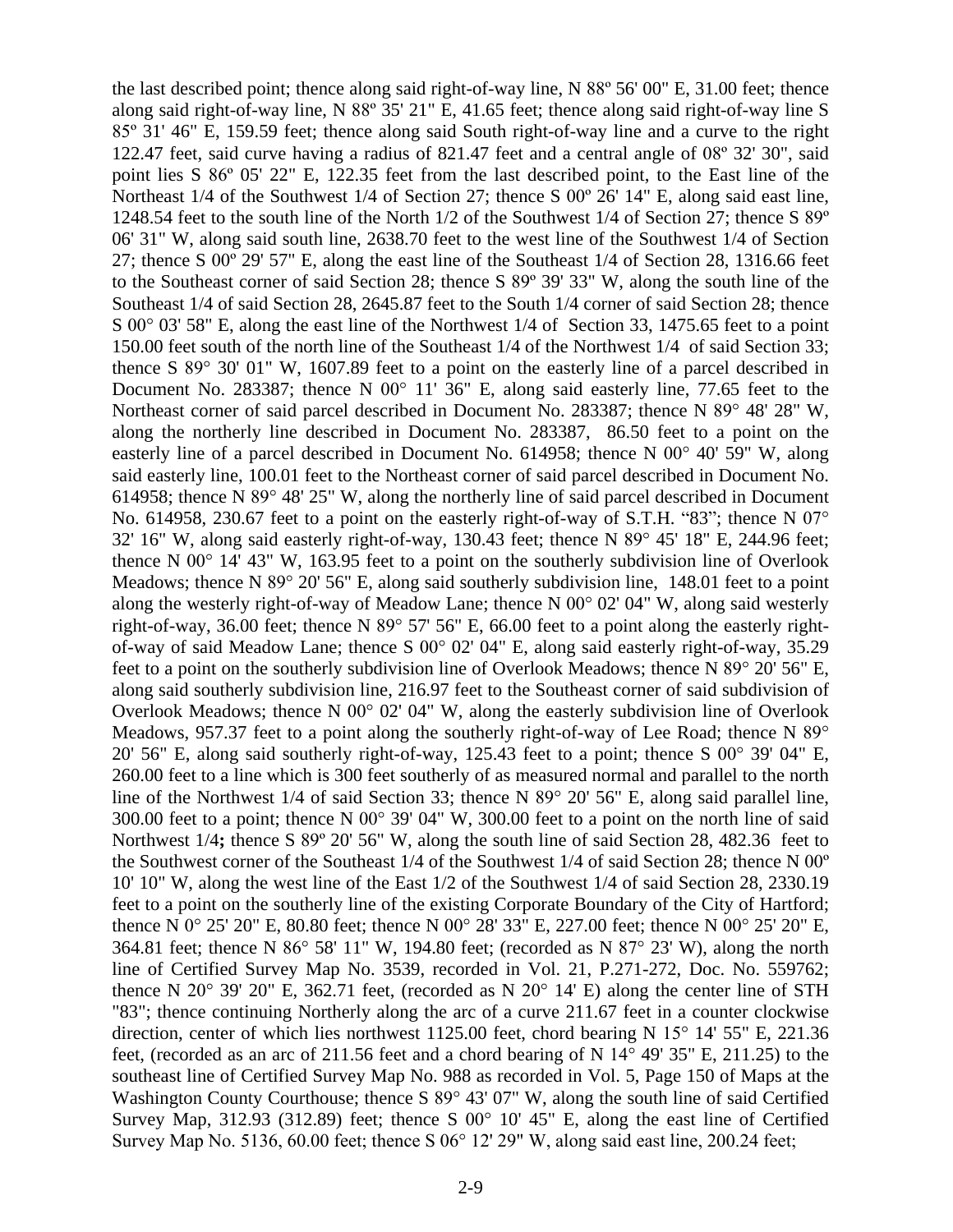thence N 88° 48' 48" W, along the south line of said Certified Survey Map No. 5136, 177.67 feet; thence N  $67^{\circ}$  02' 19" W, along said south line, 283.60 feet; thence S  $89^{\circ}$  35' 07" W, 170.00 feet; thence N 18° 40' 21" W, 245.44 feet; thence S 89° 35' 07" W, 298.62 feet; thence S 00° 19' 53" E, 1010.40 feet to the East 1/4 corner of Section 29; thence N 89º 25' 10'" E, along the north line of the Southwest 1/4 of Section 28, 947.80 feet to the west right-of-way line of S.T.H. "83"; thence S 19º 54' 04" W along said West R.O.W. line, 272.61 feet; thence S 14º 36' 20" W, along said West R.O.W. line, 58.89 feet; thence N 74º 15' 56" W, 166.61 feet; thence S 15º 44' 04" W, 206.75 feet; thence S 74º 15' 56" E, 170.68 feet; thence S 14º 36' 20" W, along the West right-of-way line of S.T.H. "83", 447.31 feet; thence southwesterly along said West R.O.W. line and the arc of a curve to the left, 373.11 feet, having a radius of 1472.39 feet, a central angle of 14º 31' 09", and a chord which bears S 07º 20' 45.5" W, 372.12 feet; thence N 89° 23' 03" E, along the north line of Lot 1 of CSM 3818, 40.05 feet to the Northeast corner of CSM 3818 and the centerline of Grand Avenue (S.T.H. "83"); thence S 00° 03' 06" W, along the east line of said CSM and said centerline, 344.97 feet to a Southeast corner of said CSM 3818; thence S 89° 37' 56" W, along a south line of CSM 3818, 404.27 feet to the Northeast corner of Lot 2 of said CSM 3818; thence S 00° 12' 04" E, along the east line of said Lot 2, 400.00 feet to the Southwest corner of Certified Survey Map No. 2076; thence N 89° 37' 56" E along the south line of said Certified Survey Map 400.00 feet to the Southeast corner of said Certified Survey Map; thence S 00° 12' 04" E along the Centerline of S.T.H. "83" 567.10 feet to the intersection of said Centerline and the south line of said Section 28; thence S 89° 20' 56" W along said south line 238.70 feet; thence N 00° 05' 04" W, 275.00 feet; thence S 89° 20' 56" W, 100.00 feet; thence S 00° 05' 04" E, along an east line of said Lot 2, 275.00 feet to the south line of the Southwest 1/4 of Section 28 and the centerline of Lee Road; thence S 89° 20' 56" W, along said south line of said Southwest 1/4 and said Lee Road centerline, 326.5 feet to the Southwest corner of Section 28; thence S 00° 03' 36" E, along the east line of the Northeast 1/4 of the Northeast 1/4 of Section 32, 40.00 feet to the South right-of-way (R.O.W.) line of Lee Road; thence continuing S  $00^{\circ}$  03' 36" E along said east line of the NE  $\frac{1}{4}$  and the centerline of Hillcrest Drive, 778.58 feet; thence S 89° 56' 24" W along the easterly extension and south line of Lot 18 and 17 in Block 3 of Hillcrest Estates, 240 feet; thence N 00° 03' 36" W, along the west line of said Lot 17 and its northerly extension, 276 feet to a point in the north right-of-way line of Meadowdale Drive; thence 87.47 feet along said north right-of-way line of Meadowdale Drive and the arc of a curve to the left having a radius of 339.15 feet and being subtended by an 87.17 foot chord bearing S 82° 34' 24" W; thence N 14° 48' 36" W, along the east line of Lot 9, Block 1, Hillcrest Estates, 192.74 feet to the Northeast corner of said Lot 9; thence N 45<sup>°</sup> 02' 15" E, along the southeasterly line of Lot 1 of Certified Survey Map No. 1442, 191.48 feet; thence N 00 $^{\circ}$  02' 36" W, along the east line of said Lot 1, 89.63 feet; thence N 01 $^{\circ}$  46' 54" E, along said east line of Lot 1, 100.88 feet to the northeast corner of Certified Survey Map No. 1442; thence S 89° 26' 54" W, along the north line of Lots 1 and 2 of Certified Survey Map No. 1442 and the north line of Lots A, B, C & D of Certified Survey Map No. 99, 402.89 feet to the Northwest corner of Lot A of said Certified Survey Map No. 99; thence N 00° 33' 06" W, along the west line of Certified Survey Map No. 99, 40.00 feet to the northwest corner of Certified Survey Map No. 99; thence S 89° 26' 54" W along the south line of the Southeast 1/4 of the Southeast 1/4 of Section 29, 685.36 feet to the west line of the Southeast 1/4 of the Southeast  $1/4$  of Section 29; thence N 00° 07' 47" W, along said west line, 330.00 feet; thence N 00° 07' 47" W along said westerly line of the Southeast 1/4 of the Southeast 1/4 of Section 29, 857.72 feet; thence N 00° 07' 47" W, along said west line 928.35 feet to a point; thence N 00° 08' 09" W, along said west line, 441.75 feet; thence N 19° 50' 39" W, along the west right-of-way line of Cedar Street, 78.79 feet; thence N 89° 45' 18" W, 1303.84 feet; thence S 89° 46' 15" W, 358.86 feet; thence S 00º 12' 33" W, 300.00 feet; thence S 89º 31' 34" W, 79.60 feet; thence N 75º 02' 29" W, 429.47 feet; thence N 63º 53' 47" W, 166.84 feet; thence S 40º 54' 51" W,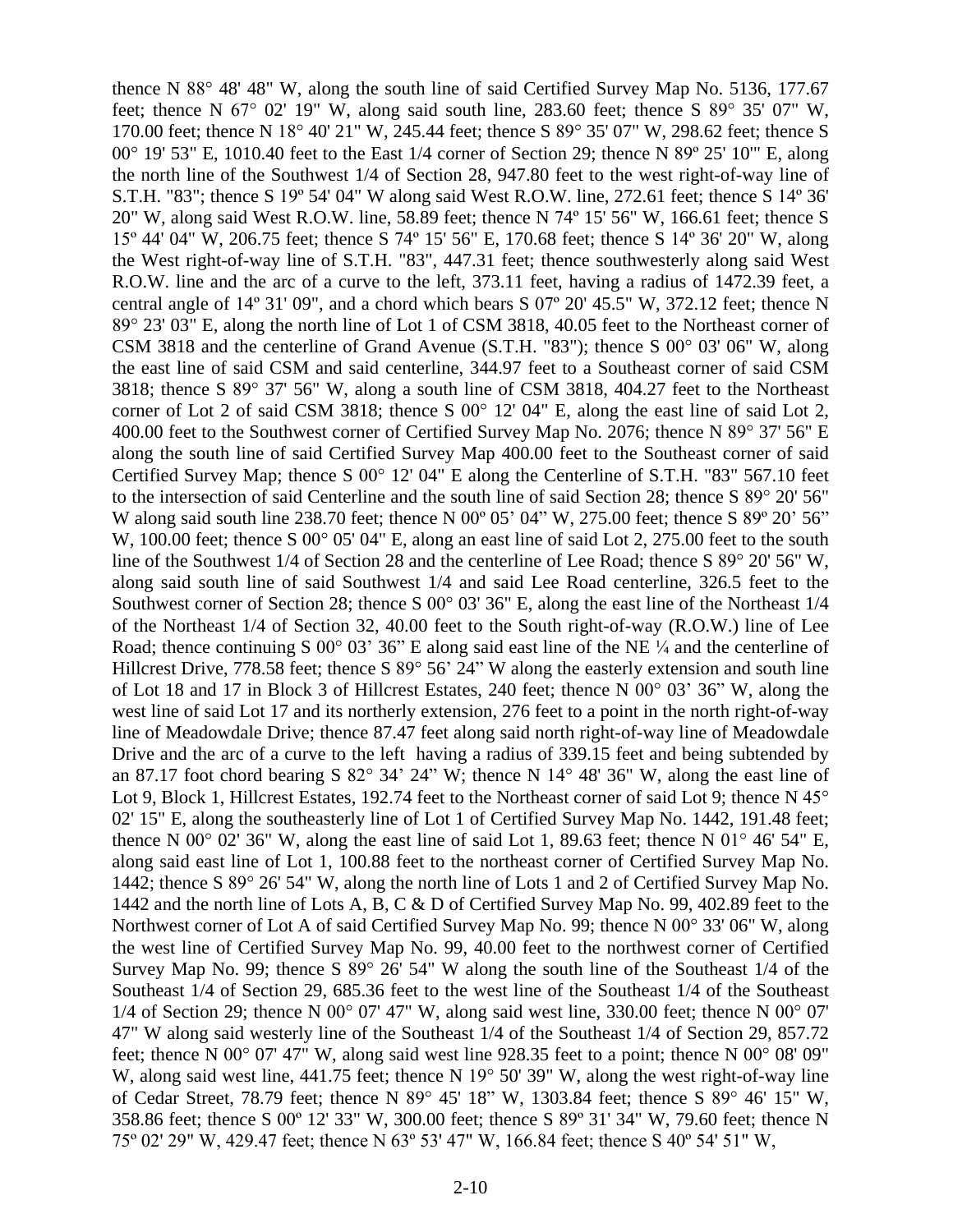479.63 feet to the west line of the Northeast  $1/4$  of Southwest  $1/4$  of Section 29; thence N 00<sup>o</sup> 14' 33" W, along said west line, 475.01 feet; thence N 00° 03' 15" E, 127.10 feet; thence N 29° 35' 30" E, 92.20 feet; thence N 01° 17' 30" E, 296.51 feet; thence N 67° 58' W, 50.00 feet; thence N 27° 16' E, 360.16 feet; thence S 62° 44' E, 60.00 feet; thence N 17° 58' 45" E, 484.61 feet; thence N 81° 19' 30" W, 375.78 feet; thence S 89º 44' 43" W, along the south line of the Northwest 1/4 of the Northwest 1/4 of Section 29, 1323.45 feet to the west line of said Northwest 1/4 of Section 29; thence N 00º 33' 00" W, along said west line, 1284.70 feet to the south line of Pond Road; thence S 89° 57' 55" W, along said south line, 33.00 feet to the west line of Pond Road; thence N 00º 06' 34" E, along said west line, 1295.45 feet**;** thence N 00º 06' 42" E, 56.49 feet along the west line of said Pond Road; thence N 89º 44' 08" E along the north line of Parcel 1, Certified Survey Map No. 4746 and on its extension Westerly, 1688.66 feet; thence N 00º 02' 22" E along the west line of Lot 2, Certified Survey Map No. 3469, 357.18 feet to the south line of Clifford Drive (also being the northeast corner of Lot 3 of CSM 2251) thence N 89º 57' 38" W, 75.00 feet along the south line of Clifford Drive and the north line of Lot 3 of Certified Survey Map No. 2251; thence N 00<sup>o</sup> 02' 22" E, 66.00 feet to the north line of said Clifford Drive; thence S 89º 57' 38" E, 75.00 feet along the north line of Clifford Drive (also being the south line of Lot 2 of Certified Survey Map No. 2251) to a point on the west line of Certified Survey Map No. 3469; thence N 00º 02' 22" E, 605.19 feet to the northwest corner of Lot 2 of Certified Survey Map No. 3469; thence N 89º 45' 05" E along the north line of said Lot 2, Certified Survey Map No. 3469, 331.71 feet; thence S 00º 00' 28" E along the west line of Lot 1, Certified Survey Map No. 1268, recorded in Volume 6, Page 306, said Certified Survey Maps, 37.29 feet; thence N 89º 45' 05" E along the south line of said Lot 1, Certified Survey Map No. 1268, 132.00 feet; thence N 00º 00' 28" W along the east line of said Lot 1, Certified Survey Map No. 1268, and on its extension northerly, 309.2 feet to the South right-of-way line of STH "60"; thence west, along said South right-of-way line, 628.64 feet; thence south, 15.25 feet; thence west, along said South right-of-way line, 208 feet; thence north, 64.75 feet; thence N 79° 15' E, along the right-of-way line of said S.T.H. "60", 135.38 feet; thence N 36° 47' W, along said right-of-way line, 228.29 feet; thence N 24° 10' E, 109.20 feet; thence southeasterly, along the Northerly right-of-way line of said S.T.H. "60", along the arc of a curve to the left, having a radius of 2804.79 feet, S 65º 24' E, 68.00 feet; thence southeasterly, along the northerly right-of-way line of S.T.H. "60", along an arc of a curve to the left radius 2804.79 feet, S  $67^{\circ}$  25' E, 130 feet; thence N  $01^{\circ}$  57' W, 331.87 feet; thence N 65° 00' W, along the northerly line of Certified Survey Map No. 167, 188.20 feet, thence north, along a property line, 206.36 feet; thence west, along a property line, 367.12 feet; thence S 00º 19' 56" E, along a property line, 363.69 feet; thence S 02° 59' W, 257.1 feet; thence S 00° 03' 18" W, a distance of 255.85 feet, to the said south line of the Northwest 1/4 of Section 20; thence S 89° 56' 42" W, along the said south line, a distance of 283.50 feet; thence N 00° 11' 04" W, 24.75 feet to the North right-of-way line of Pond Road; thence S 89° 56' 42" W, along the north right-of-way line of Pond Road, 483.71 feet; thence N 01° 16' 42" E, along a property line, 166.44 feet; thence N 89° 06' 18" W, along a property line, 180.58 feet; thence S 00° 18' 42" W, along the west line of the Northwest 1/4 of Section 20, 194.15 feet to the West 1/4 corner of Section 20; thence S 89º 48' 12" W, along the east and west quarter line of Section 19, 532.00 feet; thence continue S 89º 48' 12" W, along the south line of the Northeast 1/4 of Section 19, 100.00 feet; thence N 00° 03' 56" E, 330.00 feet; thence S 89° 48' 12" W, 50.00 feet; thence N 00º 03' 56" E, 200.00 feet; thence N 89º 48' 12" E, 50.00 feet; thence N 00º 03' 56" E, 836.39 feet to the Southerly right-of-way line of S.T.H. "60"; thence N 58º 47' 30" W, on said southerly line, a distance of 1193.62 feet; thence N 31º 12' 30" E, a distance of 119.40 feet to the Northerly Right of Way Line of said S.T.H. 60; thence N 76º 41' 29" E , along the southerly line of premises conveyed by John Doll and Clara Doll to Charles Mittelstadt and Nora Mittelstadt by Warranty Deed recorded May 6, 1927 in Volume 98 of Deeds on Page 169,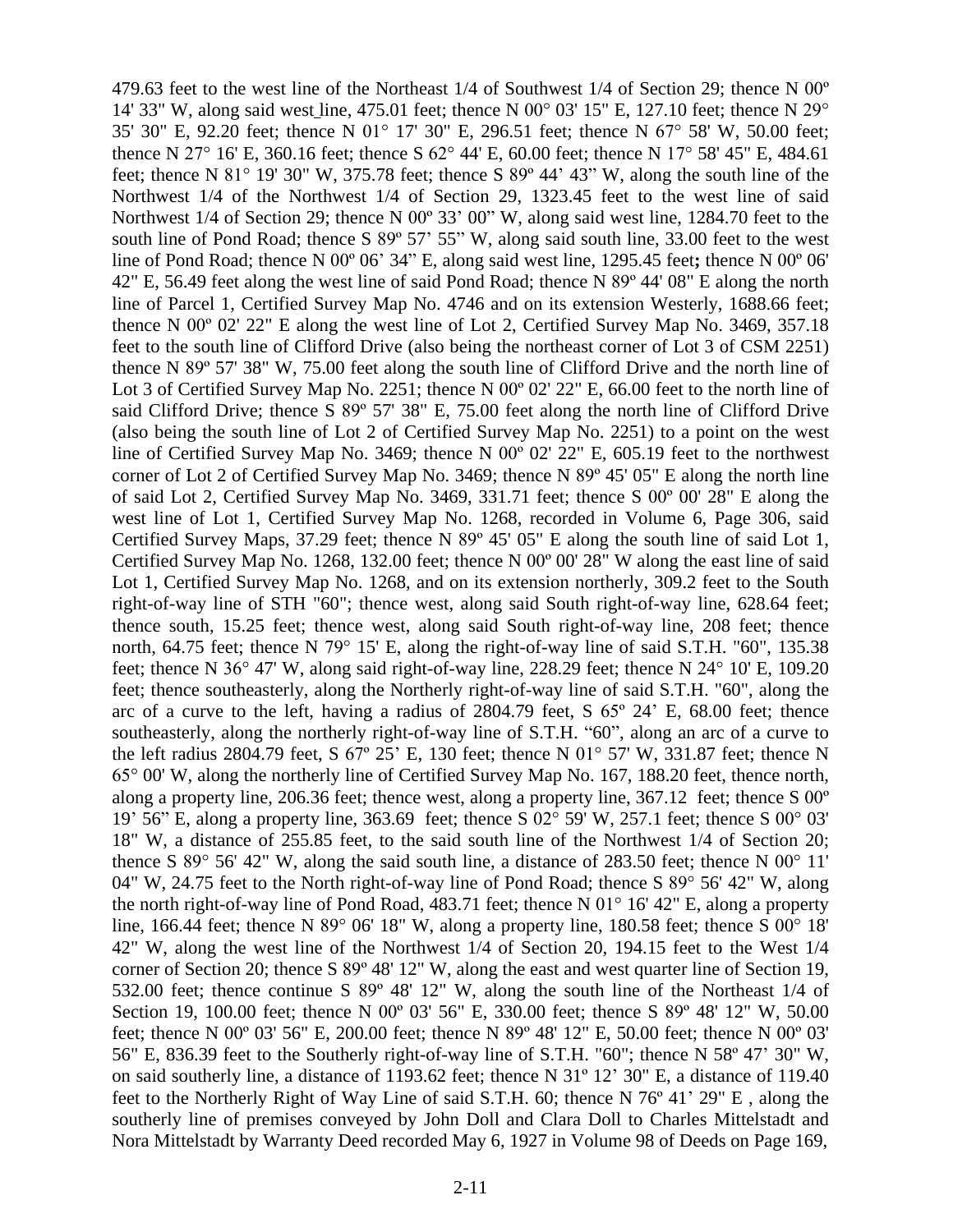a distance of 15.11 feet; thence S 58º 47' 30" E, a distance of 450.93 feet; thence S 78º 58' 30" E, a distance of 64.58 feet; thence 53º 42' 48" E, a distance of 71.53 feet; thence N 00º 07' 05" E, parallel with the west line of the East 1/2 of the Northeast 1/4 of said Section 19, a distance of 200.73 feet; thence N 89º 52' 55" W, 255.00 feet to the west line of the Northeast 1/4 of Northeast 1/4 of Section 19; thence N 00º 06' 52" E, 558.00 feet; thence S 89º 57' 18" E, 255.03 feet; thence N 00º 07' 05" E parallel with the northerly extension of the west line of the East 1/2 of the Northeast 1/4 of said Section 19, a distance of 350.00 feet; thence S 89º 57' 04" E, (S 89º 55' 30" E is the record bearing for the north line of the Northeast 1/4 of Section 19) parallel with the north line of the Northeast 1/4 of said Section 19, a distance of 813.62 feet; thence N 00˚ 15' 06" W, 158.39 feet; thence N 48˚ 14' 26" W, 192.26 feet; thence N 47˚ 48' 27" W, 345.19 feet; thence N 69° 02' 17" W, 108.37 feet; thence N 75° 15' 58" W, 138.95 feet; thence N 40˚ 24' 14" W, 260.15 feet; thence N 84˚ 14' 04" W, 148.62 feet; thence N 75˚ 48' 17" W, 127.13 feet to the west line of the East 1/2 of the Southeast 1/4 of Section 18; thence N 00° 17' 58" W, 136.21 feet; thence N 89° 55' 13" W, 846.51 feet; thence N 00° 14' 30" W, 158.35 feet; thence N 13° 02' 30" W, 272.59 feet; thence S 33° 08' 30" W, 256.33 feet; thence S 83° 41' 30" W, 105.10 feet; thence S 00° 20' 46" E, 197.31 feet; thence N 89° 57' 13" W, 1445.44 feet; thence S  $00^{\circ}$  19' 54" E, 1390.76 feet; thence N  $87^{\circ}$  53' 48" W, along the south right-ofway line of S.T.H. "60", 310.40 feet; thence N 89° 58' 45" W, along said south right-of-way line, 404.15 feet; thence S 88° 51' 57" W, along said south right-of-way line, 712.85 feet to the west line of Section 19, T10N, R18E, Washington County, said line being the east line of Section 24, T10N, R17E, Dodge County; thence S 88° 51' 30" W, along the south right-of-way line of S.T.H. "60", 282.71 feet; thence N 88° 16' 45" W, along the south right-of-way line of said S.T.H. "60", 167.71 feet; thence N 88° 16' 45" W, along said south right-of-way line, 32.54 feet; thence S 88° 51' 30" W, along said south right-of-way line, 756.09 feet; thence S 88° 51' 30" W, along the south right-of-way line of said S.T.H. "60", 885.63 feet; thence N 01° 52' 31" W, 900.40 feet; thence N 62° 02' 00" E, 342.84 feet; thence N 27° 54' 30" W, 647.42 feet to the intersection with remnants of an old barbed wire fence; thence along said fence line the following courses: N 30° 26' 55" E, 20.90 feet; N 27° 37' 21" E, 113.88 feet; N 30° 33' 32" E, 99.52 feet; N 29° 42' 58" E, 98.45 feet; N 28° 59' 45" E, 104.38 feet; N 28° 53' 49" E, 98.92 feet; N 29° 55' 42" E, 96.81 feet; N 47° 26' 31" E, 111.19 feet; N 89° 29' 31" E, 90.20 feet; S 63° 01' 11" E, 98.75 feet; S 69° 55' 51" E, 90.92 feet; S 66° 46' 23" E, 95.18 feet; thence N 52° 08' 07" E, 39.88 feet to the intersection with the east line of the West 1/2 of the Southeast 1/4 of Section 13; thence N 00° 40' 19" W, along said east line, 99.66 feet; thence N 39° 04' 15" W, 345.98 feet; thence N 01° 06' 24" W, 49.50 feet; thence N 59° 01' 23" W, 82.96 feet; thence N 59° 07' 25" W, 86.00 feet; thence S 82° 38' 57" W, 66.02 feet; thence S 79° 47' 27" W, 98.35 feet; thence S 35° 53' 02" W, 115.48 feet; thence S 33° 00' 43" W, 98.96 feet; thence S 39° 18' 45" W, 99.10 feet; thence S 42° 05' 26" W, 92.56 feet; thence S 18° 56' 51" W, 99.03 feet; thence S 41° 11' 32" W, 99.11 feet; thence S 40° 54' 48" W, 84.38 feet; thence S 89° 40' 31" W, 412.53 feet; thence N 00° 16' 10" W, along the west line of the Southeast 1/4 of Section 13 (being the centerline of Goodland Road), 579.54 feet to the center of said Section 13; thence N 00° 43' 32" W, along the one-quarter section line, 1315.26 feet to the Northwest corner of the Southwest 1/4 of the Northeast 1/4 of said Section 13; thence N 00° 43' 32" W, 99.91 feet to the south line of the Wisconsin & Southern Railroad right-of-way; thence N 00° 43' 32" W, along the west line of the Northeast 1/4 of Section 13, 948.09 feet; thence N 88° 18' 28" E, 515.00 feet; thence N 00° 43' 32" W, 265.00 feet to the north line of the Northeast 1/4 of said Section 13; thence N 88° 18' 28" E, along said north line, 1473.73 feet to the west line of the East 1/2 of the Southeast 1/4 of the Southeast 1/4 of Section 12; thence N 01° 19' 10" W, along said west line of the East 1/2 of the Southeast 1/4 of the Southeast 1/4, 1321.70 feet to the north line of said Southeast 1/4 of the Southeast 1/4; thence S 88º 11' 43" W along said north line of the Southeast 1/4 of the Southeast 1/4, 661.35 feet to the west line of the Northeast 1/4 of the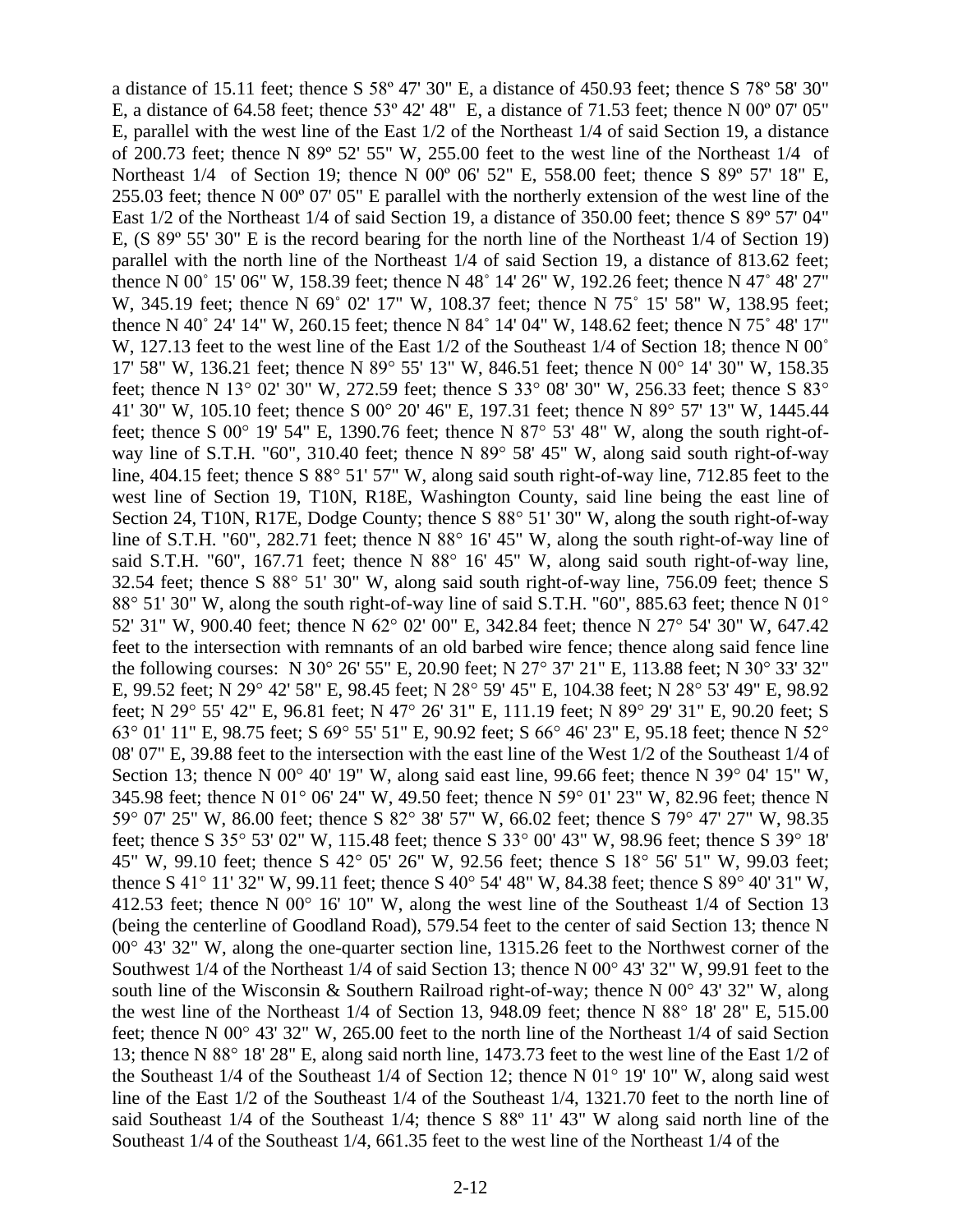Southeast 1/4 of Section 12, T10N, R17E; thence N 01º 15' 08" W along said west line of the Northeast 1/4 of the Southeast 1/4, 1268.42 feet to the Southerly right-of-way line of CTH "N"; thence N 87º 35' 11" E along said South right-of-way, 209.70 feet; thence S 19º 24' 49" E, 266.99 feet; thence N 87º 35' 11" E, 257.59 feet; thence N 05º 24' 49" W, 255.68 feet to the said South right-of-way line of CTH "N"; thence N 02º 24' 49" W, 80.00 feet to the Northerly right-of-way line of CTH "N"; thence N 87º 35' 11" E along said north line, 546.56 feet to a point on a curve; thence 248.63 feet along said north line and the arc of a curve with a 613.00 foot radius to the southwest and a chord bearing S 80º 47' 39" E, 246.93 feet; thence S 01º 23' 15" E along the east line of Southeast 1/4 of Section 12, T10N, R17E and west line of Southwest 1/4 of Section 7, T10N, R18E, 7.57 feet to the existing northerly right-of-way of CTH N; thence 226.79 feet along said north line and the arc of a curve with a 606.00 foot radius to the southwest and a chord bearing S 58º 10' 58" E, 225.47 feet; thence S 47º 27' 41" E, 112.80 feet to a point on the north right-of-way of CTH N; thence S 42º 32' 19" W, 33.00 feet to the center of the existing CTH N; thence S 47º 27' 41" E, 550.23 feet; thence S 1º 23' 15" E along the west line of Outlot 1 of Washington County Certified Survey Map No. 3802, 714.70 feet; thence N 89º 53' 35" W along the south line of the Northwest 1/4 of the Southwest 1/4 of Section 7, T10N, R18 E, 41.51 feet; thence S 01° 23' 14" E, 864.81 feet; thence S 89° 59' 31" W, 140.93 feet; thence S 01° 23' 14" E, 457.00 feet to the north line of the Northwest 1/4 of Section 18; thence N 89° 59' 31" E, along said north section line, 231.95 feet more or less; thence N 01° 23'15" W, 1920.49 feet to a point on the Southwesterly right-of-way line of County Trunk Highway "N"; thence S 47° 27<sup>3</sup> 41" E along said right-of –way line, 413.51 feet; thence S 44° 35' 56" E along said line, 200.25 feet; thence S 47° 27' 41" E along said line, 200 feet; thence S 53° 10' 19" E, 100.50 feet; thence S 47° 27' 41" E, 174.66 feet; thence S 47° 27' 41" E along said line 225.34 feet; thence S 33° 25' 31" E along said line 103.08 feet; thence S 47° 27' 41" E along said line, 100.00 feet; thence S 74° 01' 35" E along said line, 55.90 feet; thence S 47° 27' 41" E along said line, 30.37 feet; thence S  $46^{\circ}$  55' 30" E along said line, 195.69 feet; thence S 46° 23' 18" E along said Southwesterly line, 122.82; thence S 42° 01' 23" E along said line, 551.79 feet; thence S 86° 25' 07" E, 65.30 feet; thence S 46° 23' 18" E along said line, 312.69 feet; thence N 89° 59' 31" E, along the north line of Section 18, 65.87 feet to the North 1/4 corner of said Section 18; thence N00°28'04"W, along the west line of the SE 1/4 of section 7, 2.46 feet, to the centerline of C.T.H. "N"; thence N46°05'35"W along said centerline, 32.29 feet; thence N43°54'25"E, at right angles, 33.00 feet, to a point in said west line of the SE  $\frac{1}{4}$ ; thence N00°28'04"W along said W line of the SE  $\frac{1}{4}$ , 78.87 feet; thence S89°57'40"E, 308.06 feet; thence N00°02'20"E, at right angles, 136.00 feet; thence S89°57'40"E, 350.58 feet, to a point in the east line of the W  $\frac{1}{2}$  of said SW  $\frac{1}{4}$  of the SE  $\frac{1}{4}$ ; thence S00°28'32"E, along said east line of the W  $\frac{1}{2}$  of the SW  $\frac{1}{4}$  of the SE  $\frac{1}{4}$ , 263.51 feet to a point in the south line of said SE 1/4; thence N89°57'40"W, along said south line of the SE ¼, 659.88 feet; thence S 00° 21' 13" E, 31.89 feet to the southwesterly right-of-way line of C.T.H. "N" (West State Street); thence S 46° 05' 30" E, along said westerly right-of-way line, 445.68 feet to the intersection with the southerly right-of-way line of Independence Avenue; thence 348.52 feet along the arc of a curve to the right having a 834.98 foot radius and being subtended by a 346.01 foot chord bearing S 55 $\degree$  50' 15" W; thence S 67 $\degree$  46' 00" W, 34.13 feet to the east line of the Northwest 1/4 of Section 18, T10N, R18E; thence S 00° 21' 13" E, along the one-quarter section line, 770.23 feet to the northwest corner of the Southwest 1/4 of the Northeast 1/4 of Section 18; thence S 89º 23' 27" E, 1319.09 feet along the north line of the Southwest  $1/4$  of said Northeast  $1/4$  to the northeast corner of the Southwest  $1/4$  of said Northeast 1/4; thence S 00º 19' 41" E, 1306.02 feet along the east line of the Southwest 1/4 of said Northeast 1/4 to the southeast corner of the Southwest 1/4 of said Northeast 1/4; thence S 89° 54' 57" E, along the east-west one-quarter section line, 767.17 feet to the northwest corner of a Plat of Survey by Patrick R. Schuster, dated February 29, 1996; thence N 00º E along the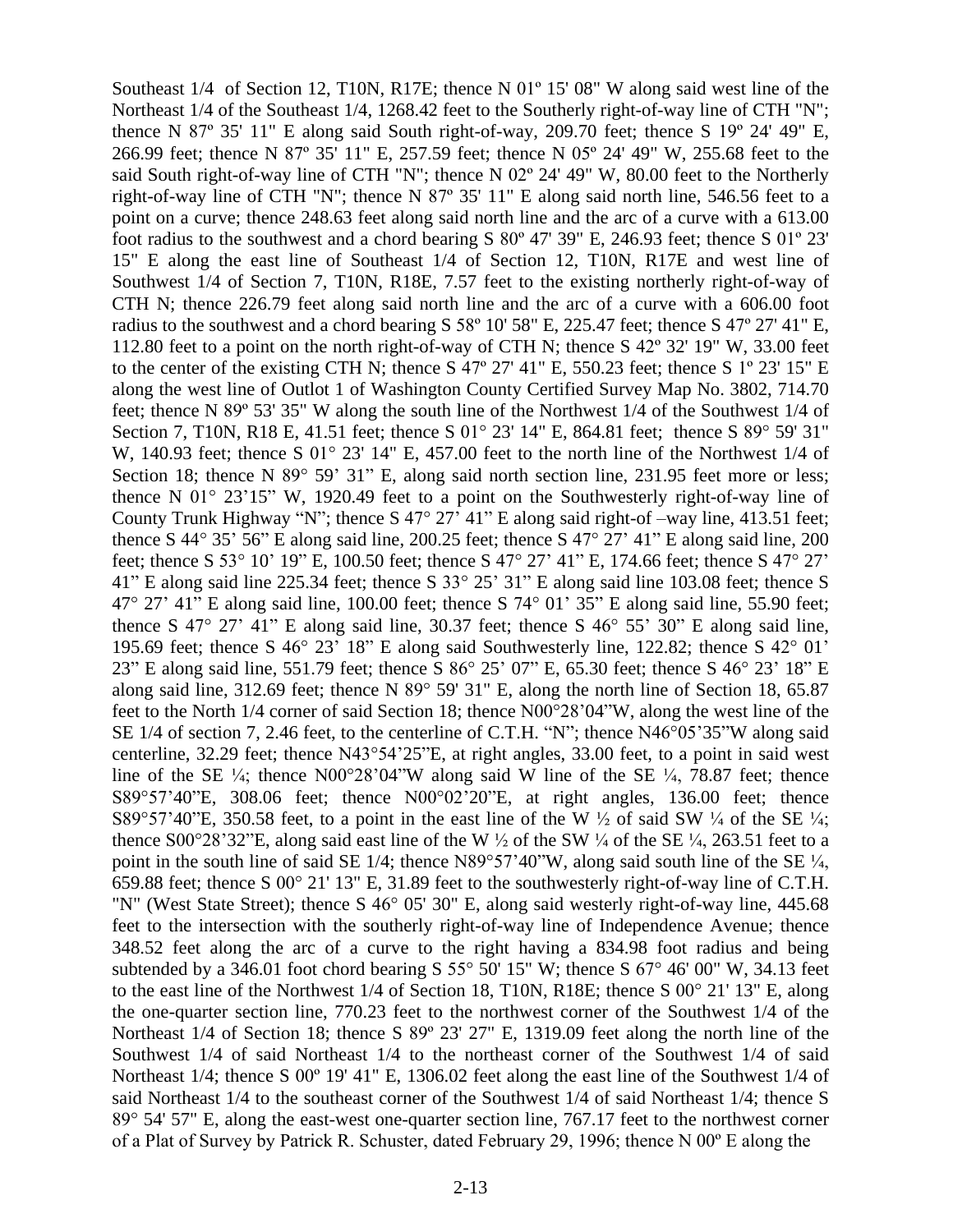northerly extension of the west line of said 1996 Plat of Survey, a distance of 600 feet more or less to the northeasterly right-of-way line of C.T.H. "N"; thence S 45º 15' E along said northeasterly right-of-way line, a distance of 775 feet more or less to the west line of the Northwest 1/4 of Section 17; thence N 00<sup>o</sup> 17' 35" W, along said west line, 2583.31 feet to the northwest corner of said Section 17 and the point of beginning. The above description contains five thousand one hundred ninety and thirty-five hundredths (5190.35) acres more or less forming boundaries of the City of Hartford, Wisconsin.

### **AREAS OUTSIDE THE CORPORATION BOUNDARIES OF THE CITY OF HARTFORD, WISCONSIN, WHICH HAVE BEEN AMENDED BY THE CITY AND DATES OF ANNEXATION.**

Lands located in Sections 14 and 26, T10N, R18E, Washington County, Wisconsin, and also located in Section 24, T10N, R17E, Dodge County, Wisconsin, more specifically described as follows:

### #10 Well Site - April 4, 1961

Commencing at the west one-quarter point of Section 26, Township No. 10 North, Range 18 East, thence easterly along the one-quarter line 1132.83 feet, thence north 33 feet to the point of beginning, thence N 06° 26' 00" E, 200 feet; thence easterly parallel to the one-quarter line 350 feet; thence S 06° 26' 00" W, 200 feet; thence westerly parallel at the one-quarter line 350 feet to the point of beginning, Washington County, Wisconsin, containing 1.62 acres more or less.

### Well #13 - North of Highway 60 - September 4, 1979

That part of the South half of the Southwest quarter (S 1/2 SW 1/4) of Section Fourteen (14), Township Ten (10) North, Range Eighteen (18) East, Washington County, Wisconsin, described as follows:

Commencing at the southwest corner of said Section 14; thence North 89 degrees 58 minutes 45 seconds East, 278.24 feet to a point on the southerly right-of-way line of the Chicago, Milwaukee, St. Paul & Pacific Railroad Company and the point of beginning of this description; thence North 73 degrees 24 minutes 28 seconds East, along said right-of-way, 2237.41 feet to a point; thence South 00 degrees 01 minute 15 seconds East, 638.13 feet to a point; thence South 89 degrees 58 minutes 45 seconds West, 2144.48 feet to the point of beginning of this parcel. Containing 15.71 acres more or less.

#### Well #16 – East of Resthaven Road – May 23, 2006

Lands being part of the Northwest 1/4 of the Northwest 1/4 and part of the Southwest 1/4 of the Northwest 1/4 of Section 24, Town 10 North, Range 17 East, Town of Rubicon, Dodge County, Wisconsin; being more particularly described as follows: COMMENCING at the Northwest corner of said Section 24; thence, along the North line of said Northwest 1/4, North 89 degrees 24 minutes 58 seconds East, 562.00 feet; thence South 00 degrees 32 minutes 00 seconds West, 44.24 feet to the Southerly right-of-way line of State Highway "60" and the POINT OF REAL BEGINNING of lands to be described; thence along said Southerly right-ofway, North 89 degrees 59 minutes 11 seconds East, 100.00 feet; thence South 00 degrees 32 minutes 00 seconds West, 1355.23 feet; thence parallel with the South line of said Northwest 1/4 of the Northwest 1/4, South 89 degrees 39 minutes 09 seconds West, 649.02 feet to the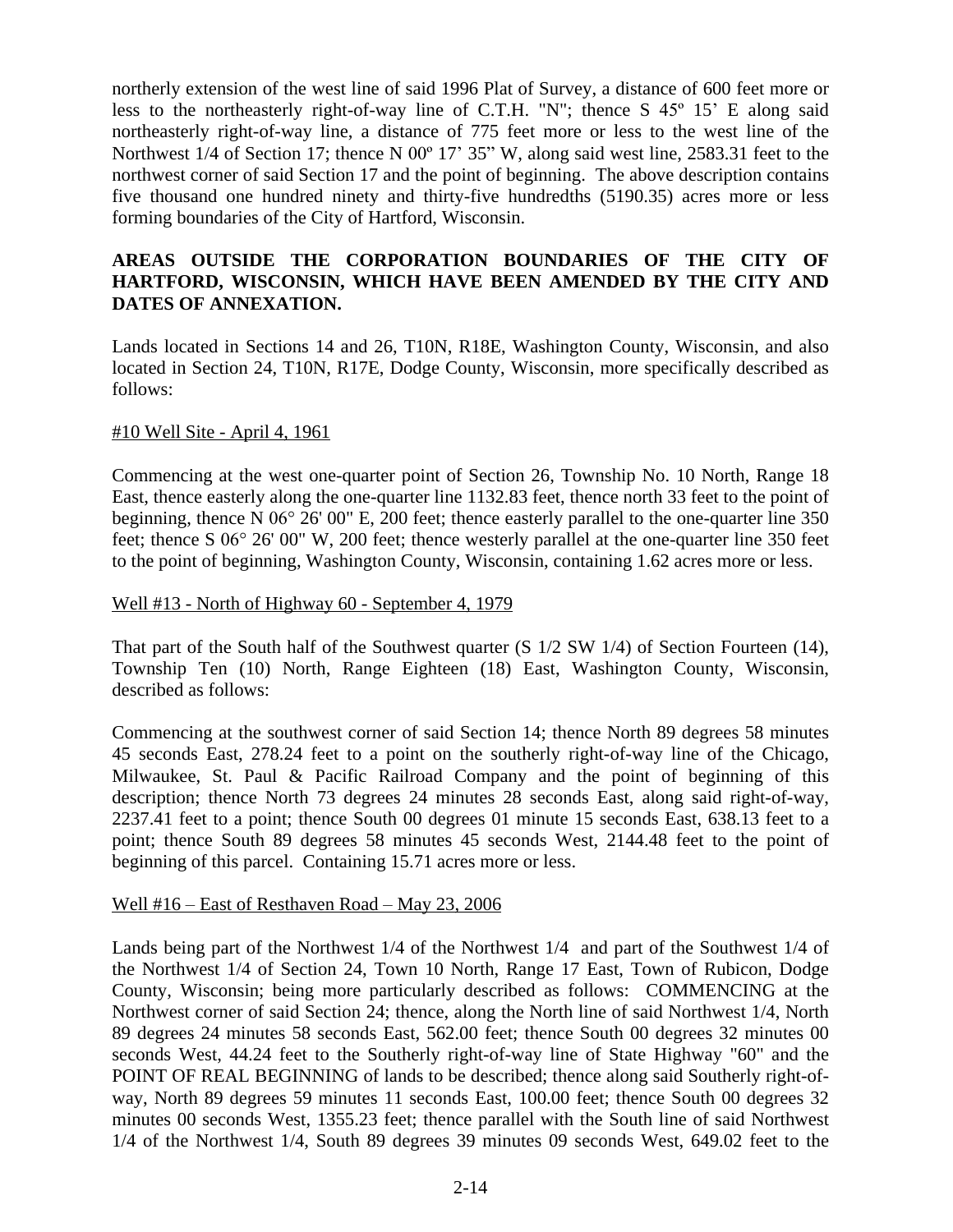West line of said Northwest 1/4; thence along said West line of the Northwest 1/4, North 00 degrees 00 minutes 08 seconds East, 293.63 feet; thence parallel with said South line of the Northwest 1/4 of the Northwest 1/4, North 89 degrees 39 minutes 09 seconds East, 551.73 feet; thence North 00 degrees 32 minutes 00 seconds East, 1062.16 feet to said Southerly right-ofway line and the POINT OF BEGINNING. Said parcel contains 297,154 square feet or 6.822 acres, more or less.

## **2.02 (1) WARD BOUNDARIES**. Ward boundaries are as follows:

WARD 1: Washington County

Blocks 1007, 1009, 1010, 1011, 1012, 1014, 1015, 1020, 1021, 1022, 1023,1024, 1025, 1026, 1027, 1028, 1029, 1030, 1031, 1039, 1044, 1045, 1046, and 1076 in Tract 440103, Block Group 1.

WARD 2: Washington County

Blocks 1017, 1018, 1019, 1040, 1041, 1042, 1043, 1049, 1050, 1051, 1052, 1053, 1055, 1066, and 1080, in Tract 440103, Block Group 1.

Blocks 2002, 2003, 2005, 2006, 2012, 2013, 2014, 2026, 2027, 2028, 2029, 2030, and 2031 in Tract 440103, Block Group 2.

Blocks 1000, 1012, 1013, and 1014 in Tract 440200, Block Group 1.

# WARD 3: Washington County

Blocks 2007, 2008, 2009, 2010, 2011, 2015, 2016, 2017, 2018, 2019, 2020, 2021, 2022, 2024, and 2025, in Tract 440103, Block Group 2.

Blocks 4000, 4001, and 4002 in Tract 440104, Block Group 4.

Blocks 1011, 1015, 1016, and 1017 in Tract 4402001, Block Group 1

Blocks 2000, 2001, 2002, 2003, 2004, 2005, 2006, 2012, 2013, 2017, 2018, 2019, 2020, 2024, and 2030 in Tract 440200, Block Group 2.

## WARD 4: Washington County

Block 2023 in Tract 440103, Block Group 2.

Blocks 1039, 1042, 1043, 1044, 1045, 1046, 1047, 1048, 1054, 1055, and 1056 in Tract 440105, Block Group 1.

Blocks 2003, 2004, 2007, 2009, 2010, 2012, 2013, 2014, 2018, 2020, 2024, 2027, 2028, 2031, 2035, 2036, 2038, 2040, 2041, 2047, and 2048 in Tract 440105, Block Group 2. Blocks 2015 and 2016 in Tract 450106, Block Group 2.

## WARD 5: Washington County

Blocks 4004, 4005, 4006, 4007, 4008, 4009, 4010, 4011, 4012, 4013, 4014, 4015, 4016, 4017, 4018, 4019, 4022, 4023, 4024, 4025, 4026, 4030, and 4031 in Tract 440104, Block Group 4.

WARD 6: Washington County

Block 4403 in Tract 440104, Block Group 4. Blocks 2025 and 2028 in Tract 440200, in Block Group 2. Blocks 4000, 4001, 4002, 4003, 4008, 4009, 4010, 4011, and 4012 in Tract 440200, in Block Group 4.

WARD 7: Washington County

Blocks 3000, 3001, 3002, 3004, 3005, 3006, 3007, 3008, 3009, 3010, 3011, 3012, and 3022 in Tract 440104, Block Group 3.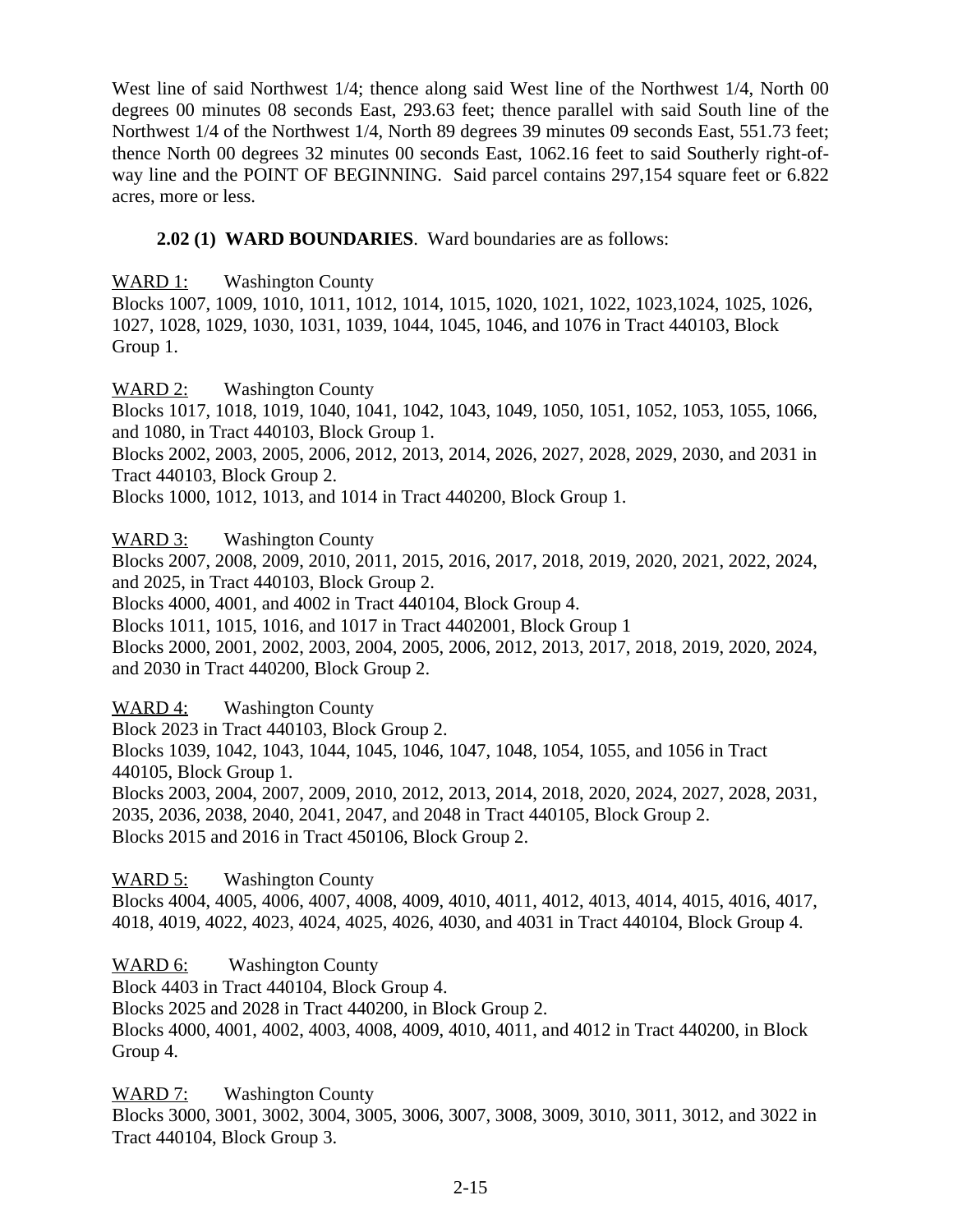Blocks 4032 and 4034 in Tract 440104, Block Group 4. Blocks 2002, 2023, 2043, 2044, 2054, and 2055 in Tract 440105, Block Group 2.

WARD 8: Washington County Blocks 1021, 1024, 1026, 1031, and 1033 in Tract 440104, Block Group 1. Blocks 3003, 3013, 3014, 3019 and 3020 in Tract 440104, Block Group 3. Blocks 2002, 2026, and 2027 in Tract 440200, Block Group 2. Blocks 3000, 3001, 3002, 3004, 3005, 3006, 3007, 3008, 3009, 3010, 3011, 3012, 3013, 3014, 3015, 3016, 3017, 3018, 3019, 3020, and 3021 in Tract 440200, Block Group 3. Blocks 4004, 4005 and 4006 in Tract 440200, Block Group 4.

WARD 9: Washington County

Blocks 1000, 1001, 1003, 1009, 1010, 1011, 1013, 1014, 1015, 1016, 1017, 1018, 1019, 1020, and 1035 in Tract 440104, Block Group 1.

Blocks 2000, 2001, 2002, 2003, 2004, 2005, 2006, 2007, 2008, 2009, 2010, 2011, 2012, 2013, and 2014 in Tract 440104, Block Group 2.

Block 2021 in Tract 440200, Block Group 2.

Block 3003 in Tract 440200, Block Group 3.

Block 4007 in Tract 440200, Block Group 4.

WARD 10: Washington County

Blocks 1005, 1006, 1008, 1032, 1033, 1034, 1035, 1037, 1038, 1047, 1054, 1056, 1057, 1058, 1059, 1060, 1061, 1062, 1063, 1064, 1065, 1067, 1068, 1069, 1070, 1071, 1072, 1073, 1077, 1078, 1079, and 1081 in Tract 440103, Block Group 1.

Blocks 1005 and 1007 in Tract 440104, Block Group 1.

Blocks 1001, 1002, 1003, 1004, 1005, 1006, 1007, 1008, 1009, and 1010 in Tract 440200, Block Group 1.

Blocks 2007, 2008, 2009, 2010, 2011, 2014, 2015, 2016, 2023 and 2029 in Tract 440200, Block Group 2.

WARD 11: Dodge County

Blocks 1057, 1059, 1060, 1061, 1062, 1074, 1075, 1076, and 1080 in Tract 961500, Block Group 1.

**2.02 (2) ALDERMANIC DISTRICT BOUNDARIES**. Aldermanic District boundaries are as follows:

- (a) District 1: Wards 1, 2, and 3
- (b) District 2: Wards 8, 9, 10 and 11
- (c) District 3: Wards 4, 5, 6 and 7

(SECTION 2.02 (1), (2), AND (3) AMENDED 8/13/91--ORDINANCE NO. E-181; AMENDED 5/9/95-- ORDINANCE NO. E-290; AMENDED 12/12/95--ORDINANCE NO. E-314; AMENDED 2/10/98-- ORDINANCE NO. E-395; AMENDED 5/9/01--ORDINANCE NO. E-458; REPEALED AND RECREATED 7/24/01--ORDINANCE NO. E-465; AMENDED 7/12/11—ORDINANCE NO. 1264; AMENDED 9/27/11—ORDINANCE 1273), REPEALED AND RECREATED 10/12/21--ORDINANCE NO. 1444

**2.03 VOTING POLLS**. The location of the voting polls for the three aldermanic districts in the City shall be as designated by the Common Council. (AMENDED 8/12/08—ORDINANCE NO. 1188)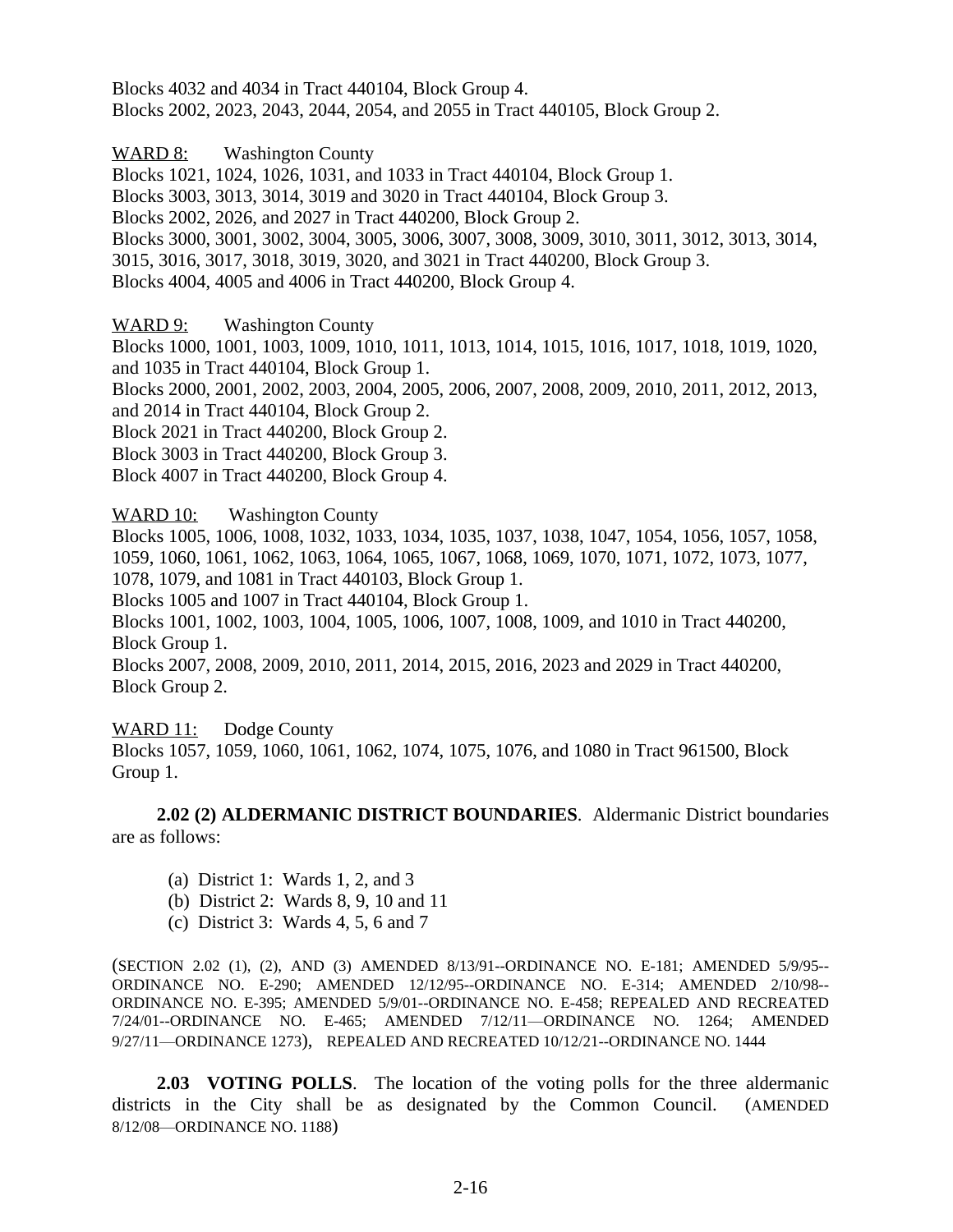**2.04 ANNEXATION PROCEDURE**. 1) Property owners initiating an annexation procedure must petition the City Common Council for such annexation and, as a part of such petition, provide the following:

- a) Written petition addressed to the Common Council, in care of the City Clerk, to annex land (and water) area including names, addresses and signatures in accordance with  $\S 66.021$ .
- b) A legal description of the total property proposed to be annexed, accompanied by any existing certified survey map or final plat within which the property is encompassed, and the size calculated to 1/100th of acre of the property proposed to be annexed.
- c) A large scale map or drawing of the property to be annexed showing the approximate size and location of all existing buildings, structures and other man-made and natural physical features.
- d) A written statement of both the existing and proposed uses(s) of the property along with any plans for development.
- e) A written statement of the existing zoning classification(s) of the property in the Town.
- f) A written statement of the number of persons presently living on the property.
- g) A certified check made out to the City of Hartford in an amount per acre or part thereof, as determined in Chapter 42 of the Municipal Code, of the total land area proposed to be annexed to a maximum amount determined in Chapter 42 of the Municipal Code, plus a recreation fee defined in Section 12.0709 for each dwelling unit existing on the property(ies) proposed to be annexed which is owned by the initiating property owner. (AMENDED 11/17/91--ORDINANCE NO. E-198; AMENDED 5/14/96--ORDINANCE NO. E-327)

2) Property owners whose properties are included within an annexation petition are responsible for assuring payment of the recreation fee for each dwelling unit existing on their property. The failure to satisfy such payment within 30 days following the adoption and publication of the annexation ordinance shall result in such payment responsibility being placed on the property tax roll for collection purposes pursuant to 4.35 of the Municipal Code. (AMENDED 11/17/91--ORDINANCE NO. E-198)

3) The City Clerk, upon receipt of an annexation petition, required attachments, and fees, shall refer the matter to the Plan Commission and Joint Planning Committee, if appropriate, and shall set the time and place for a Common Council public hearing.

4) At the scheduled public hearing on the petition the Common Council shall take into consideration comments by citizens as well as recommendations received from the Plan Commission, Council Committee(s), Wisconsin Department of Development staff, and City staff before taking action on the matter. If the Council action is to deny the petition, any recreation fee provided at the time of petition shall be remitted to the petitioner(s) within 15 days following such action. (AMENDED 11/17/91--ORDINANCE NO. E-198)